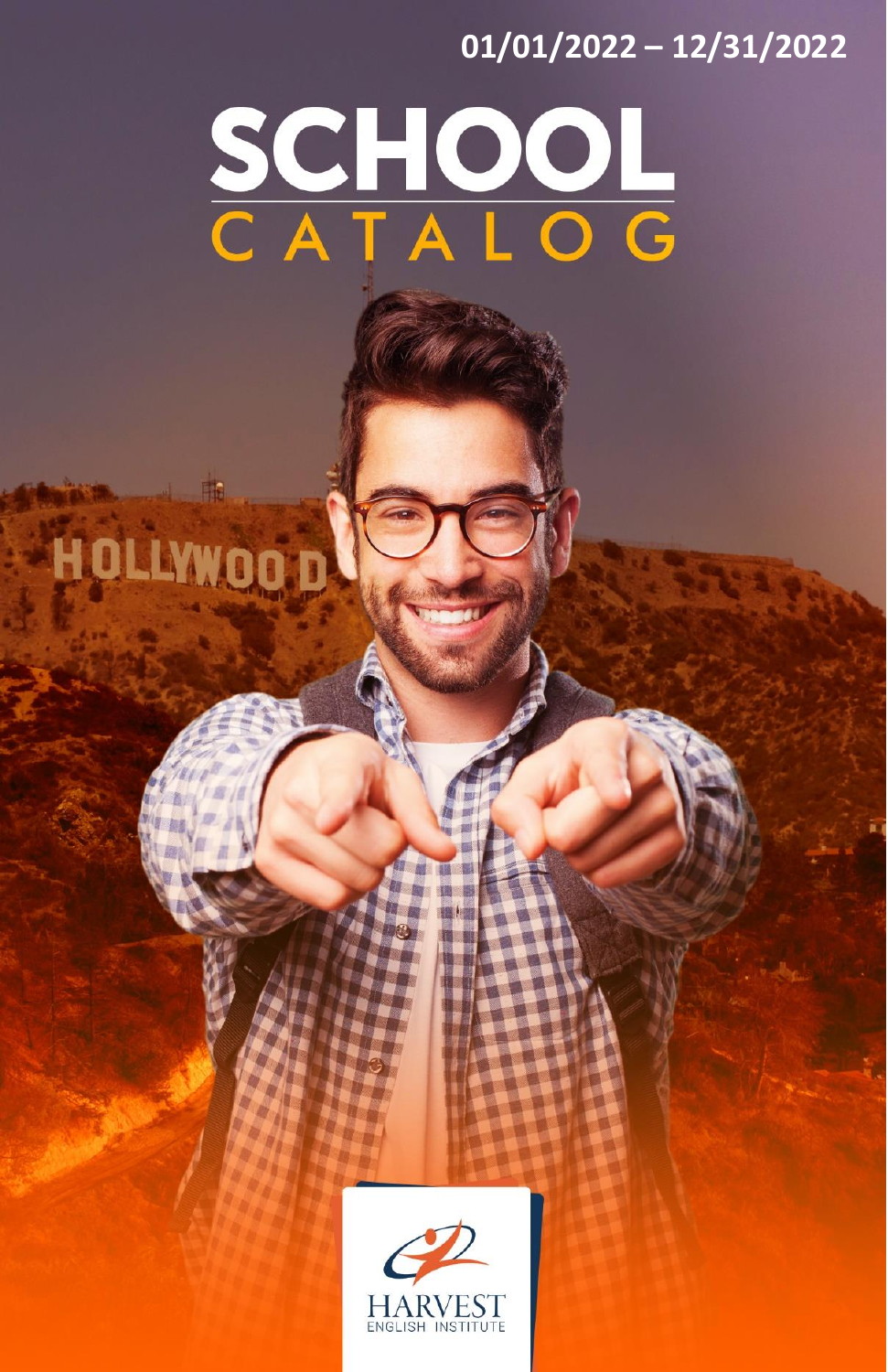# <span id="page-1-0"></span>**TABLE OF CONTENTS**

| <b>ABOUT US</b>                                                                            |    |
|--------------------------------------------------------------------------------------------|----|
|                                                                                            |    |
|                                                                                            |    |
|                                                                                            |    |
|                                                                                            |    |
| <b>INTERNATIONAL STUDENT (F-1 VISA HOLDER)</b>                                             |    |
|                                                                                            |    |
|                                                                                            |    |
|                                                                                            |    |
|                                                                                            |    |
|                                                                                            |    |
|                                                                                            |    |
|                                                                                            |    |
|                                                                                            |    |
|                                                                                            |    |
|                                                                                            |    |
|                                                                                            |    |
| RECREATIONAL STUDENT (NON-F1-VISA HOLDER)                                                  | 7  |
| <b>PROGRAM OVERVIEW</b>                                                                    |    |
|                                                                                            |    |
|                                                                                            |    |
|                                                                                            |    |
| <b>CLASS SCHEDULE</b>                                                                      | 8  |
| <b>SCHOOL CALENDAR</b>                                                                     |    |
|                                                                                            |    |
|                                                                                            |    |
|                                                                                            |    |
| <b>REGISTRATION POLICES AND PROCEDURES</b>                                                 |    |
|                                                                                            |    |
|                                                                                            |    |
|                                                                                            |    |
|                                                                                            |    |
|                                                                                            |    |
| TUITION AND ADDITIONAL COSTS                                                               |    |
|                                                                                            |    |
|                                                                                            |    |
|                                                                                            |    |
|                                                                                            |    |
| <b>REFUND POLICY</b>                                                                       | 13 |
| <b>TUITION PAYMENT PLAN</b>                                                                | 14 |
| <b>DELINQUENT ACCOUNT</b>                                                                  | 14 |
| <b>WITHDRAWAL PROCEDURE</b>                                                                | 15 |
|                                                                                            |    |
|                                                                                            |    |
| Notice Concerning Transferability of Credits and Credentials Earned at Our Institution  16 |    |
| <b>CODE OF CONDUCT</b>                                                                     | 16 |
| <b>PROGRAM POLICIES AND PROCEDURES</b>                                                     |    |
|                                                                                            |    |
|                                                                                            |    |
|                                                                                            |    |
|                                                                                            |    |
|                                                                                            |    |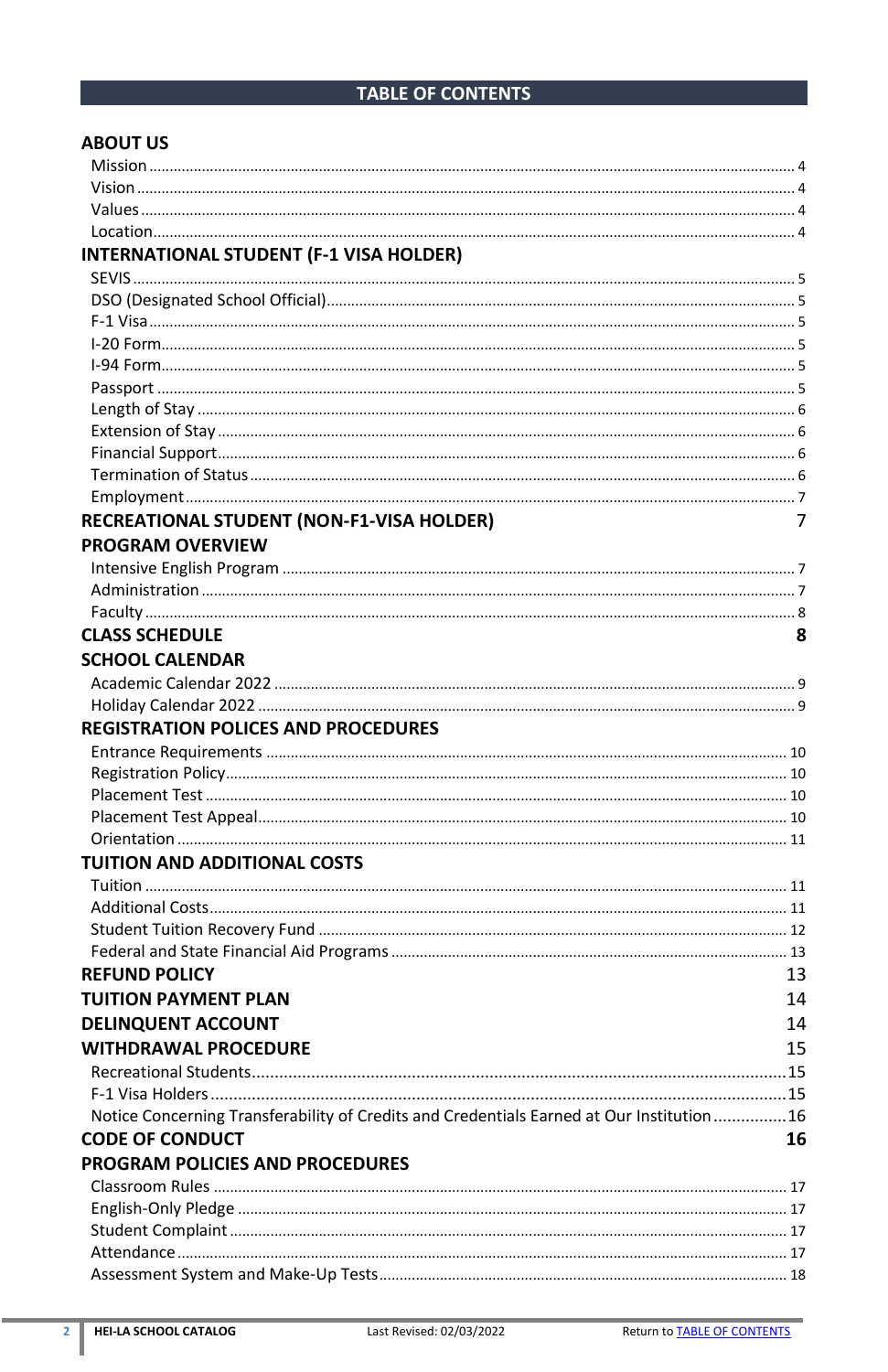| <b>STUDENT SERVICES</b>                                 |    |
|---------------------------------------------------------|----|
|                                                         |    |
|                                                         |    |
|                                                         |    |
|                                                         |    |
|                                                         |    |
|                                                         |    |
|                                                         |    |
|                                                         |    |
|                                                         |    |
|                                                         |    |
| <b>SCHOOL POLICIES</b>                                  |    |
|                                                         |    |
|                                                         |    |
|                                                         |    |
|                                                         |    |
| INTENSIVE ENGLISH PROGRAM LEVELS AND TOEFL DESCRIPTIONS |    |
|                                                         |    |
|                                                         |    |
|                                                         |    |
|                                                         |    |
|                                                         |    |
|                                                         |    |
|                                                         |    |
| <b>DISCLOSURES</b>                                      | 30 |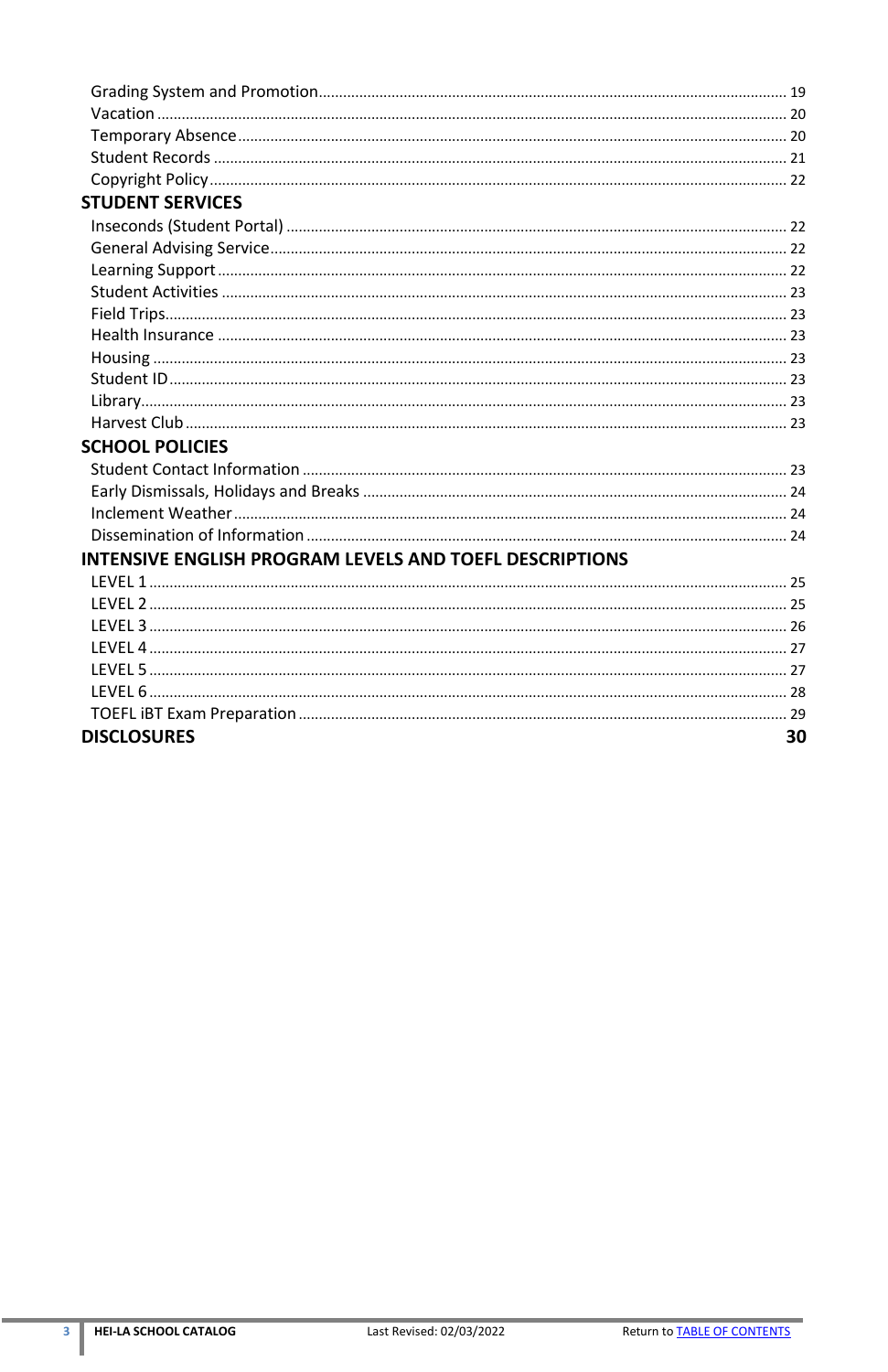#### <span id="page-3-1"></span><span id="page-3-0"></span>Mission

"The Harvest English Institute has as its main objective to integrate students with the English Language, American culture and way of life, providing them with the skills and knowledge to become linguistically proficient."

#### <span id="page-3-2"></span>Vision

To be a center that attracts and supports union through communication and culture. Fostering global citizenship and the understanding of people from different nations.

#### <span id="page-3-3"></span>Values

Education – Respect – Ethics – Creativity – Constant Updating.

#### <span id="page-3-4"></span>Location

The Los Angeles campus is located in the most exciting state of the United States: California, where you find the richest people in the world! Our school is vibrant, modern, and offers the latest technology. Our students enjoy all the possibilities our central location has to offer. Los Angeles is a trend-setting global metropolis with an extraordinary history and a rich cultural heritage. It's known as the Entertainment Capital of the World and is home to renowned museums, along with 75 miles of sunny coastline. The dedicated staff from Harvest English Institute Los Angeles organizes monthly field trips and frequent outings to maximize students' learning opportunities. The campus is easily accessible by bus, train, and cars. All classrooms as equipped with smartboards and our students are free to use our computer lab, student lounge, and online library.

We are in the heart of one of the principal east-west arterial roads in Los Angeles. Running 25km from Grand Avenue in Downtown Los Angeles to Ocean Avenue in the city of Santa Monica, Wilshire Boulevard is densely developed throughout most of its span, connecting five of Los Angele´s major business districts to each other, as well as Beverly Hills.

ጠየ 3550 Wilshire, Suite 1050, Los Angeles, CA 90010 (Classes are held at the same address)

⊠ la@harvest.net

+1 (213) 421 3330

ಶ <https://harvest.net/los-angeles/>

#### **INTERNATIONAL STUDENT (F-1 VISA HOLDER)**

<span id="page-3-5"></span>HEI-Los Angelesis a private institution that is licensed to operate by the Bureau for Private Postsecondary Education and authorized by the United States Citizenship and Immigration Service (USCIS) to accept nonimmigrant alien students. Our highly experienced Program Specialists can provide students with immigration information and documents required for visa processing. However, no visa services are offered.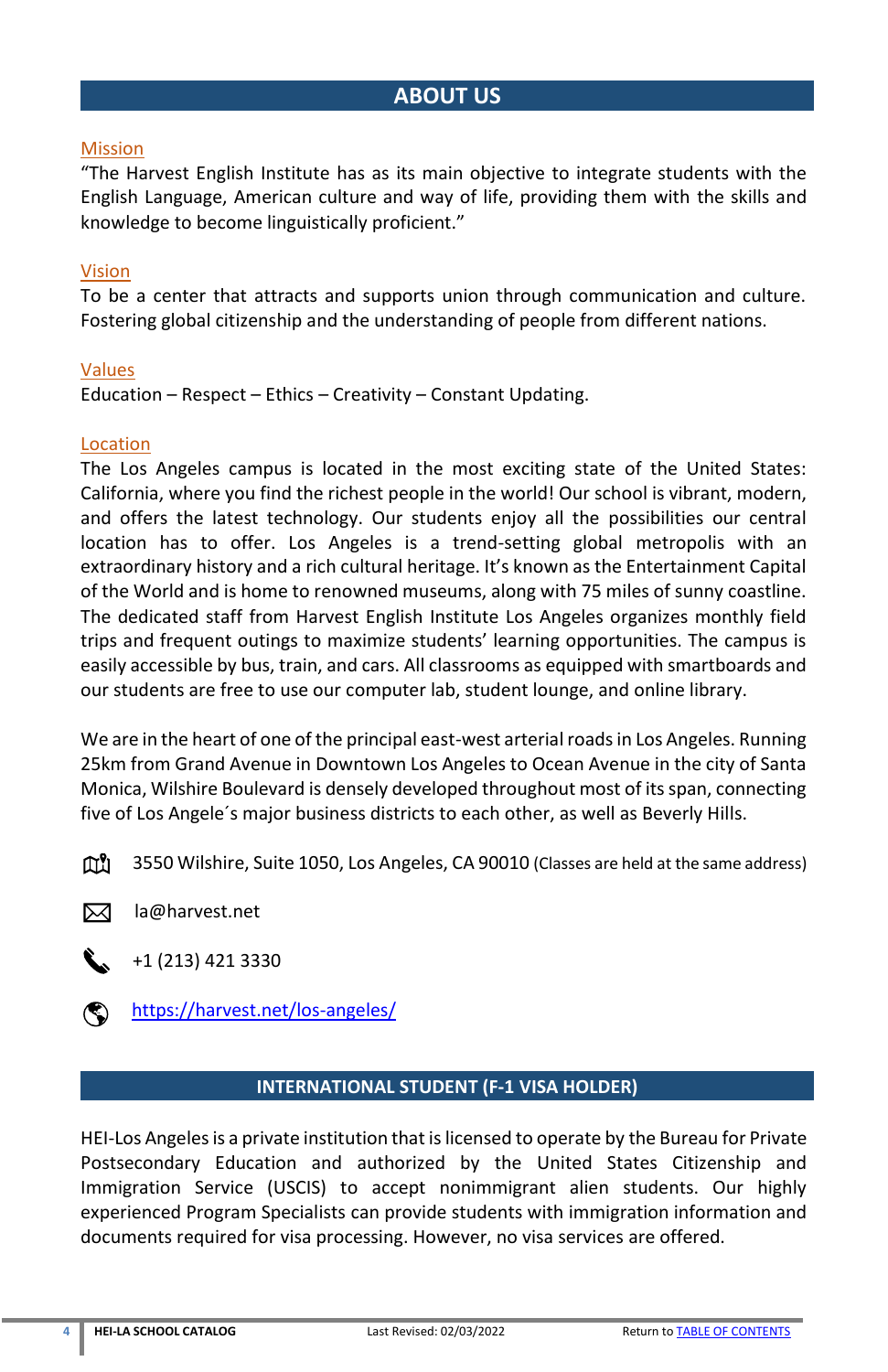**F-1 visa holders** must take full responsibility for understanding and following the law. For more information, not included in this handbook, read the "Instructions to Students" section on the second page of the I-20 form. The HEI-LA must inform the government if students withdraw from the program, stop coming to class, fall below the required weekly hours or fail to be responsible financially. Being "out of status" is a serious violation which may result in deportation and/or a ban on re-entry to the United States in the future. If students have any questions about their status, they must consult with the DSO.

# <span id="page-4-0"></span>SEVIS

The Student and Exchange Visitor Information System (SEVIS) is an Internet-based government program that keeps track of international students, scholars, and their dependents. SEVIS communicates with schools and universities, U.S. Embassies and Consulates, airports and other ports of entry into the U.S., the Immigration Service (USCIS), and the Department of Homeland Security (DHS).

# <span id="page-4-1"></span>DSO (Designated School Official)

The DSO is authorized by the American Government to verify and certify documents for F-1 visa students. The DSO will also issue I-20 forms to qualified students and ensure that F-1 visa students remain in compliance with state and federal laws. Students must communicate regularly with the DSO to address any questions or problems involving visas or other official paperwork.

#### <span id="page-4-2"></span>F-1 Visa

Only a U.S. Embassy or Consulate abroad can grant a visa. We do not issue or extend visas. If students are in the U.S. and their visa expire, permission to be in the U.S. remains valid for the time stated on the I-20 form. Registration in SEVIS for each school term is required. If students decide to leave the country, they must verify their visa expiration before they re-enter the U.S. If their visa expires while they are outside of the U.S., they will need to obtain a new visa through a U.S. Embassy or Consulate to reenter the country.

#### <span id="page-4-3"></span>I-20 Form

The I-20 form, also called the "Certificate of Visa Eligibility," is created by schools and universities through the SEVIS system. Students' I-20 forms and electronic updates in SEVIS are permanent records of students' activities and a direct link to authorities. Students are advised to all I-20 forms while Students are in the U.S. The HEI-LA does not keep/provide copies of previously issued I-20 forms.

#### <span id="page-4-4"></span>I-94 Form

The I-94 form is the document that determines the duration of students' stay in the U.S. If provided a paper form, DHS officer attaches the I-94 to students' passports. If it is an electronic form, students will be provided with an annotated stamp in their passport. The notation "D/S" on their I-94 means "Duration of Status" and refers to the program length indicated on their current I-20 form. The I-94 also records students' arrivals and departures. Visi[t https://i94.cbp.dhs.gov](https://i94.cbp.dhs.gov/I94/#/home) to get a copy of Students' I-94 form.

#### <span id="page-4-5"></span>Passport

While in the United States, students must maintain a valid foreign passport. If their passport is set to expire within six months or less, they must contact their country's consulate or its embassy for help and information on renewing.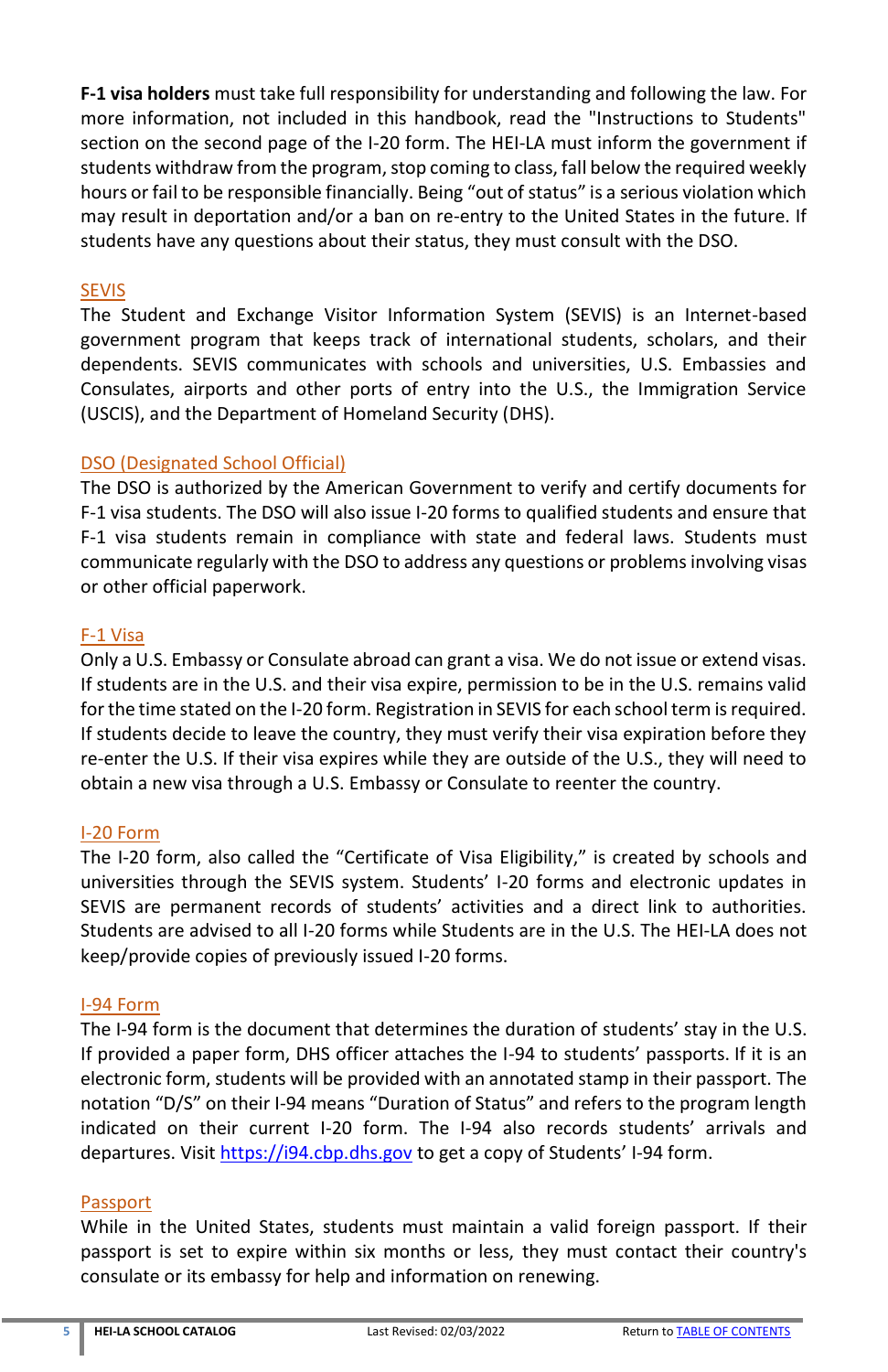#### <span id="page-5-0"></span>Length of Stay

Length of stay is determined by the I-20 form. Students can enroll from 1 to 52 weeks in a full-time program (18+ hours weekly). If students complete their program before the end date written on the I-20 form, we shorten the I-20 form to that new date.

#### <span id="page-5-1"></span>Extension of Stay

It is the students' responsibility to extend their I-20 form before it expires. If they are still pursuing advancement on their program and the Harvest English Institute offers that program beyond the end date on their I-20 form, they must request an extension at least four (4) weeks before their current I-20 form expires. Extensions require students to provide financial documentation to support the fact that they and/or a sponsor can support their studies for the time requested in the extension. **Expedited fee** will apply if the extension is requested two (2) weeks before their current I-20 form expires.

#### <span id="page-5-2"></span>Financial Support

Students must demonstrate that they are financially able to support themselves and any dependents they may have for the entire period of their stay in the United States while pursuing a full course of study. This evidence must satisfy the cost of students' education, living, and travel expenses. (If students have children, they cannot become a burden that prohibits them from coming to school. Children of non-immigrants should not attend public schools.)

#### <span id="page-5-3"></span>Termination of Status

It is the students' responsibility to maintain their immigration status. F-1 students who violate the conditions of their F-1 status are considered out-of-status and unlawfully present in the United States. Being out-of-status means that students will no longer be eligible for benefits such as on-campus employment, transfer to another school or vacation abroad. The DSO is required by law to report to the United States Citizenship and Immigration Service (USCIS) when students fail to maintain their status. Termination of students' records in the SEVIS system cannot be voided.

Common violations include:

- Attendance Failure to maintain a full course-load (18 hours per week)
- Attendance Taking time off from classes (other than authorized vacations)
- Employment Working without authorization
- Failure to maintain financial commitments. (Tuition and other fees)
- Not completing the transfer process within 15 days of transferring from another school
- Remaining in the U.S. with an expired I-20 form
- Failure to report a change of address within 10 days
- Failure to maintain good academic standing
- Withdrawing without authorization

The DSO is available to assist students, but the DSO is also responsible for ensuring the school's compliance with immigration regulations concerning the enrollment of international students. **If students are aware of a potential problem with their immigration status, they must contact the DSO before it becomes an actual problem. In general, the options to correct a situation become limited once a problem has**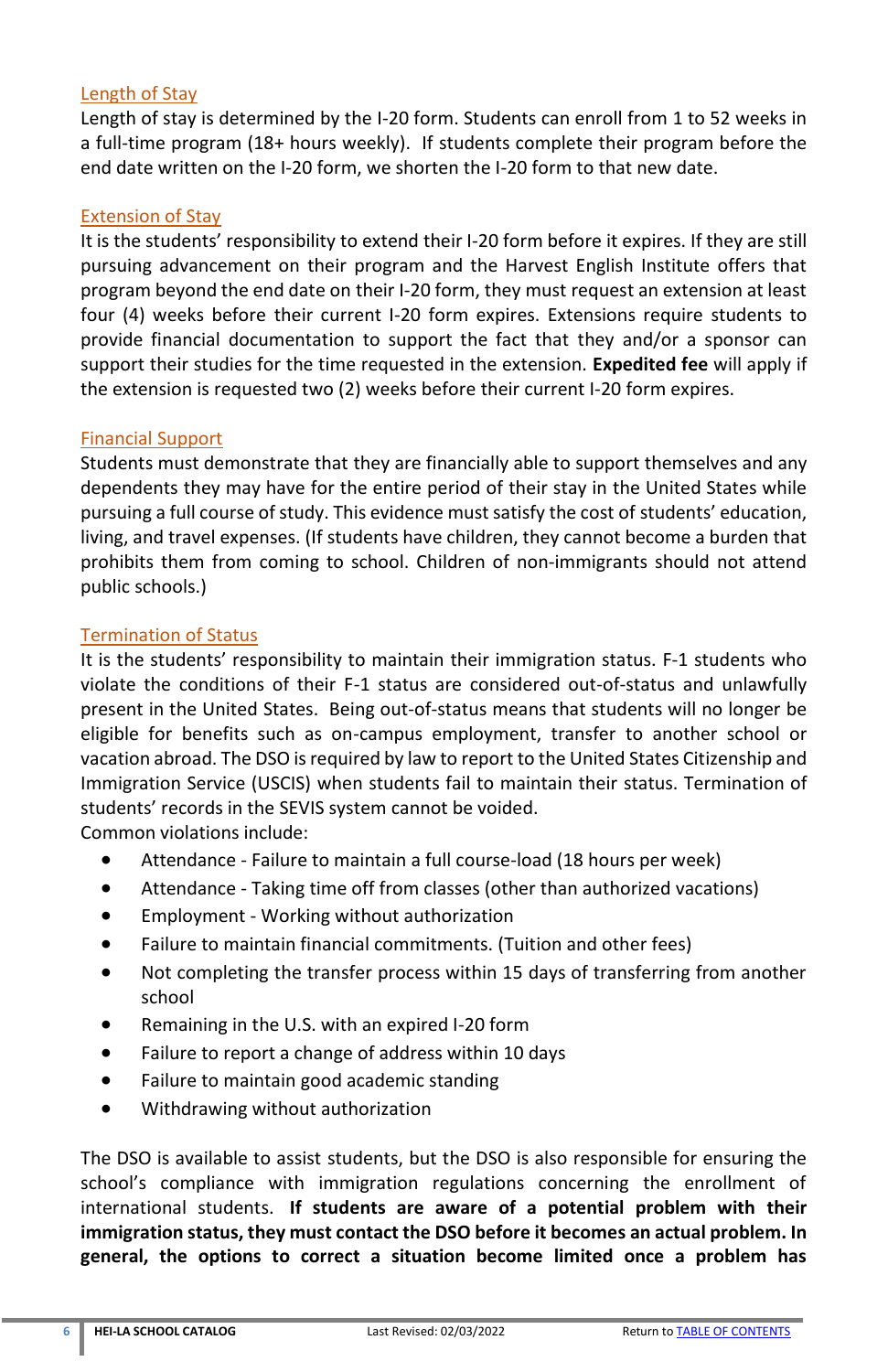#### **developed. Students are encouraged to contact the DSO anytime any questions or concerns arise.**

# <span id="page-6-0"></span>Employment

As F-1 visa holders, students are not permitted to work off campus or engage in business without an explicit employment authorization issued by DHS. Doing so is considered a severe violation of their student status and may result in deportation. Students are encouraged to contact the DSO for further information. F-1 visa holders are eligible to work only on campus for a maximum of 20 hours per week. For more information, visit [https://studyinthestates.dhs.gov/working-in-the-united-states.](https://studyinthestates.dhs.gov/working-in-the-united-states) 

# **RECREATIONAL STUDENT (NON-F1-VISA HOLDER)**

<span id="page-6-1"></span>**Recreational students** should also follow the rules of the school, excluding what pertains to F-1 visa holders.

# **PROGRAM OVERVIEW**

#### <span id="page-6-3"></span><span id="page-6-2"></span>Intensive English Program

The Intensive English Program (IEP) is a non-degree program that prepares students to communicate in English with a diverse array of speakers from around the world, who have a wide range of native and non-native accents. An emphasis on cultural fluency enables students to navigate the social, travel, and business situations that they will encounter in their everyday lives.

The general instructional goal of our IEP is to collaborate with the students' desire to speak English fluently with the academic environment in mind seeking a college or University degree in the future; it also caters to community students who take our courses for personal development. The primary instructional approach is student-centered, and our methodological approach is Communicative. Even though this is not an academic course, it gives consistent content that will help future academic students to have a good understanding of the English language reaching up to a level C1 on the CEFR scale.

The Intensive English Program is subdivided into 6 levels of instruction from Beginners to Advanced in its Core Course Curriculum and a TOEFL test preparation course. To complement the core program, we offer Supplemental Skills Courses: Pronunciation for levels 1 and 2, Conversation for levels 3 and 4, Writing for level 5 and 6, and Business English for TOEFL Test Preparation. Additionally, there are 30 minutes of Culture Immersion classes daily.

# **Each level is 16 weeks long subdivided into 2 terms of 8 weeks each. Classes run from Monday through Thursday**. *Instruction is in English only.*

#### <span id="page-6-4"></span>Administration

Our administrators come from different backgrounds from both the business and education worlds. We have been extremely fortunate to have found many multi-lingual professionals who also understand the needs of international students and are capable of tailoring services and administering tasks in a multi-cultural environment. In charge are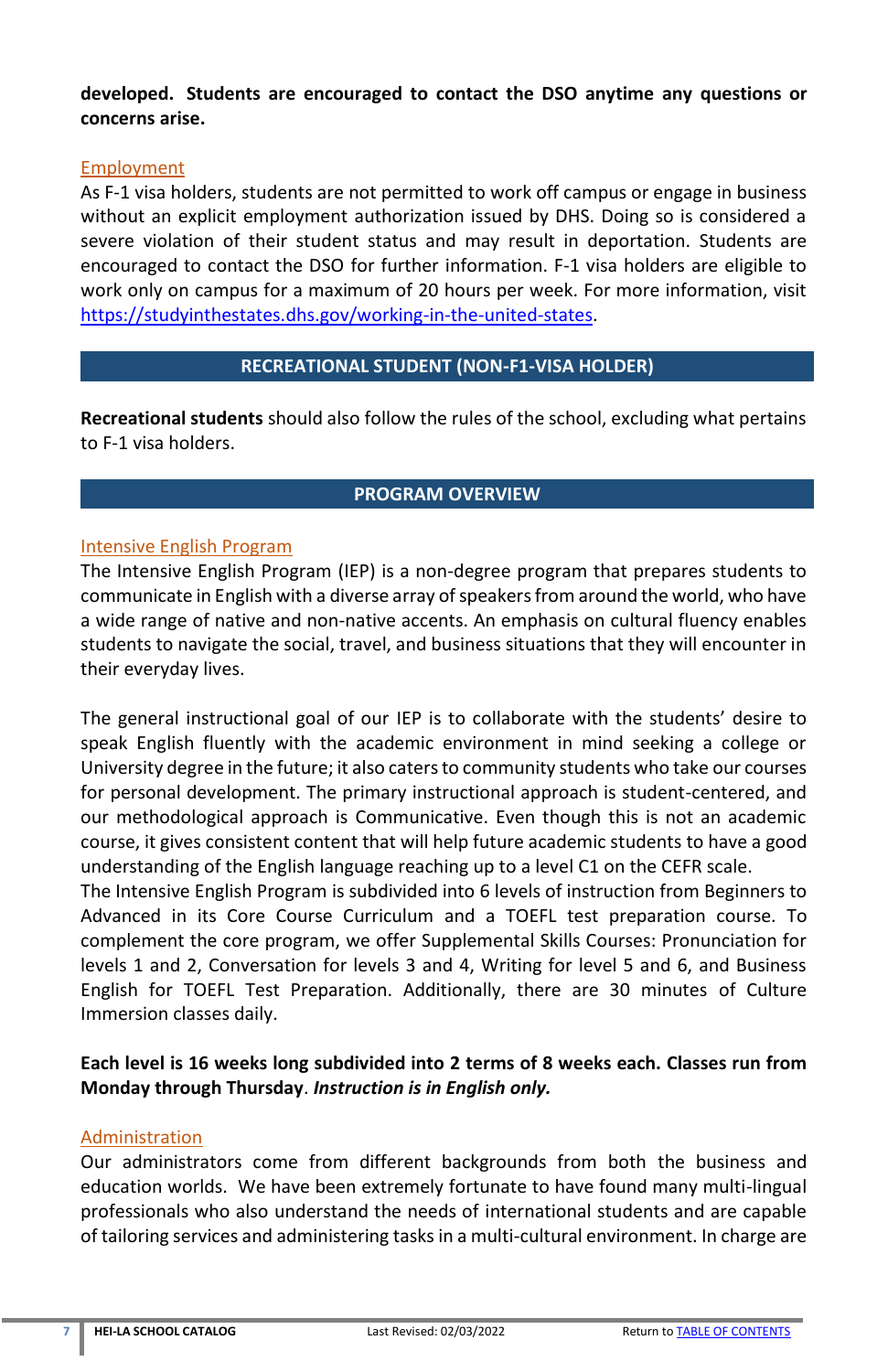the CEO and the Vice President. There is an Education Coordinator, a Head Teacher, a Front Desk Admissions Manager, program specialists, and a DSO.

# <span id="page-7-0"></span>Faculty

Our faculty plays an essential role in the carrying out of our program. With their knowledge of the American culture and professional experience, our ESL instructors help us focus on the relevant aspect that pertains to the mission, curriculum, and goals of the program. They are dedicated, hardworking and always willing to go the extra mile to help students whenever needed. They also participate in various cultural and educational events during the year, contributing to the enrichment of the student's experience. The hiring qualifications are based on education and experience. The minimum education accepted is a BA in ESL or a BA in an unrelated area of study plus TESOL/TEFL/CELTA certificate. Here they are:

**Joan Carol Pagnotta, Ed.D.** is a Doctor of Education in Educational Foundations and Leadership. She is also a TEFL certified professional with over 16 years of experience in education.

**Erich Homsher** is a TESOL certified professional with a BA in Speech Communication and Advertising with more than 35 years of experience with all kinds of curricula, syllabi, students, and teaching methodologies.

**Alejandra Herrera** is a TESOL certified professional with a BA in Global Studies with 3 years of experience in education.

**Nicole Sunara** is a TEFL certified professional with a BA in Sociology with extensive knowledge of human behavior.

**Valery Verdin** is a TEFL/TESOL certified professional with a BA Anthropology with experience in assisting and tutoring international students.

#### **CLASS SCHEDULE**

<span id="page-7-1"></span>Students are required to take the HEI Placement Test (written and oral), which will determine their class schedule. Students will be provided with a schedule and are expected to attend classes punctually. Students are only excused from regular classes when participating in school-organized activities outside of class.

| <b>Morning</b>                          | Afternoon                               | <b>Evening</b>                         |
|-----------------------------------------|-----------------------------------------|----------------------------------------|
| 09:00 - 09:30 a.m. - Cultural Immersion | 01:40 - 02:10 p.m. - Cultural Immersion | 6:00 - 06:30 p.m. - Cultural Immersion |
| 09:30 - 10:30 a.m. - Supplemental       | 02:10 - 03:00 p.m. - Supplemental       | 06:30 - 07:30 p.m. - Supplemental      |
| 10:30 - 10:45 a.m. - Break              | 03:00 - 03:15 p.m. - Break              | 07:30 - 07:45 p.m. - Break             |
| 10:45 - 12:30 p.m. - Core Course        | 03:15 - 05:00 p.m. - Core               | 07:45 - 09:30 p.m. - Core              |
| 12:30 - 12:40 p.m. - Break              | 05:00 - 05:10 p.m. - Break              | 09:30 - 09:40 p.m. - Break             |
| 12:40 - 01:30 p.m. - Extra Core         | 05:10 - 06:00 p.m. - Extra core         | 09:40 - 10:30 p.m. - Extra core        |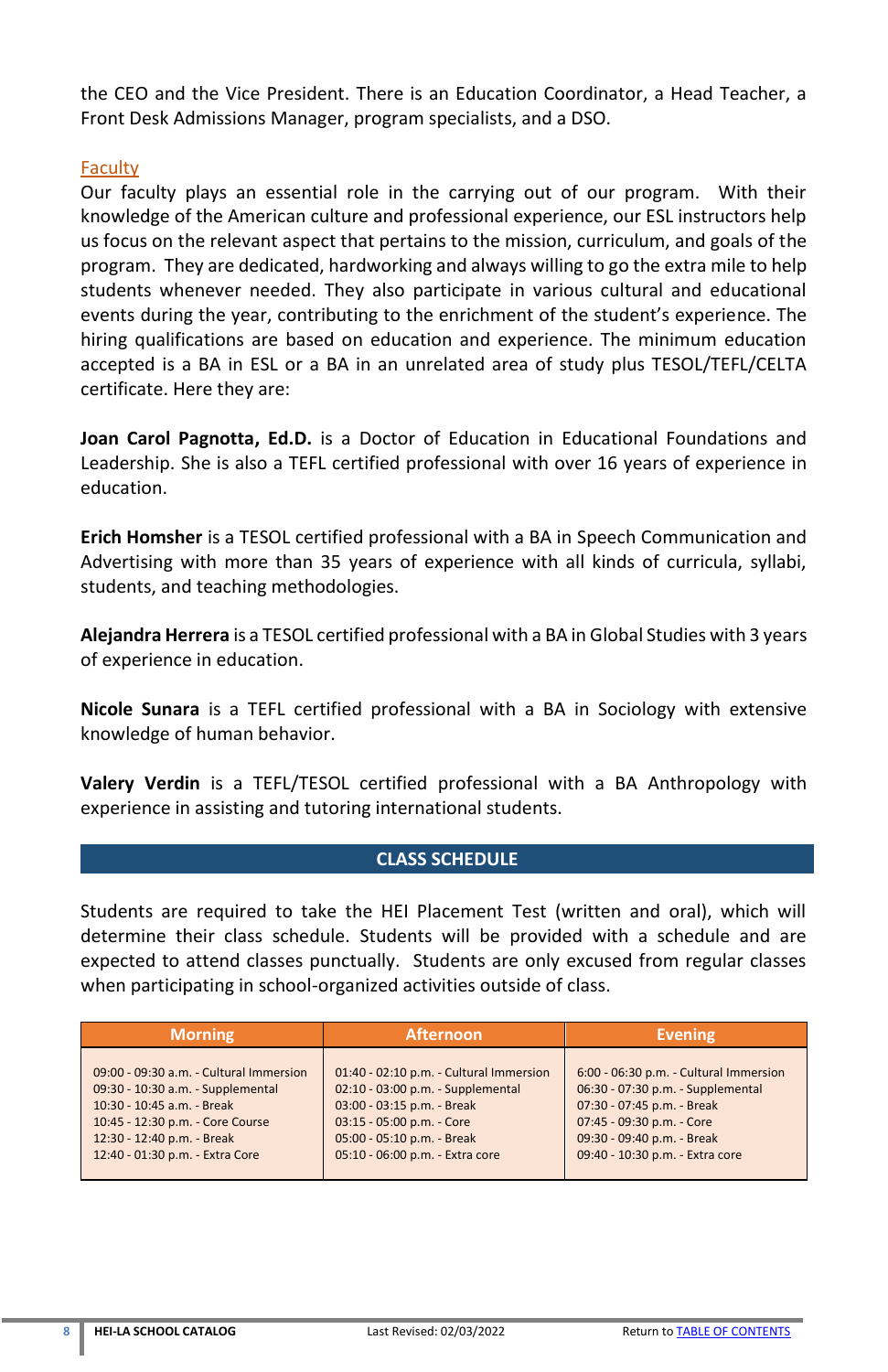# <span id="page-8-0"></span>**SCHOOL CALENDAR**

# <span id="page-8-1"></span>Academic Calendar 2022

| <b>TERMS</b>      | <b>START DATES</b>                                                                 | <b>END DATE</b> | <b>TEST DATES</b>                       |
|-------------------|------------------------------------------------------------------------------------|-----------------|-----------------------------------------|
| TERM 1*           | January 3, January 10, and January 18<br>January 31, February 7, and February 14   | February 24     | <b>January 27</b><br><b>February 24</b> |
| TERM <sub>2</sub> | February 28, March 7, and March 14<br>March 28, April 4, and April 11              | April 21        | March 24<br>April 21                    |
| TERM 3*           | April 25, May 2, and May 11<br>May 23, May 30, and June 6                          | June 16         | <b>May 19</b><br>June 16                |
| TERM 4*           | June 20, June 27, and July 11<br>July 25, August 1, and August 8                   | August 18       | July 21<br><b>August 18</b>             |
| TERM 5*           | August 22, August 29, and September 6<br>September 19, September 26, and October 3 | October 13      | September 15<br>October 13              |
| TERM <sub>6</sub> | October 17, October 24, and October 31<br>November 14 and November 28              | December 15     | November 17<br>December 15              |

**\* Terms affected holidays and/or breaks:** Martin Luther King's Day (01/17/22), Presidents' Day (02/21/22), Memorial Day (05/30/22), Summer Vacation (07/04/22 – 07/10/22), Labor Day (09/05/22), Columbus Day (10/10/22), International Festival (10/20/22) , and Thanksgiving break (11/21/22 – 11/25/22).

Curriculum is planned around the break and/holidays. No content will be missed.

#### <span id="page-8-2"></span>Holiday Calendar 2022

| <b>Jan 01</b>  | Closed: Winter Vacation (Last day)                                             |
|----------------|--------------------------------------------------------------------------------|
| <b>Jan 17</b>  | No class: Martin Luther King Day (Staff in-service)                            |
| Feb 21         | Closed: Presidents' Day                                                        |
| <b>Apr 14</b>  | Faculty/Staff Professional Development (Early release: M 11:30 am / E 8:30 pm) |
| May 30         | Closed: Memorial Day                                                           |
| Jul 4 - Jul 10 | Closed: Summer Vacation                                                        |
| <b>Aug 11</b>  | Faculty/Staff Professional Development (Early release: M 11:30 am / E 8:30 pm) |
| Sep 05         | Closed: Labor Day                                                              |
| <b>Oct 10</b>  | No class: Columbus Day (Faculty/Staff Professional Development)                |
| <b>Oct 20</b>  | No class: International Festival (Mandatory to F-1 students)                   |
| Nov 21-23      | No class: Thanksgiving Week                                                    |
| Nov 24-25      | Office Closed: Thanksgiving Day (Faculty/Staff in-service 11/21 - 11/23)       |
| Dec 23-31      | Closed: Winter Vacation                                                        |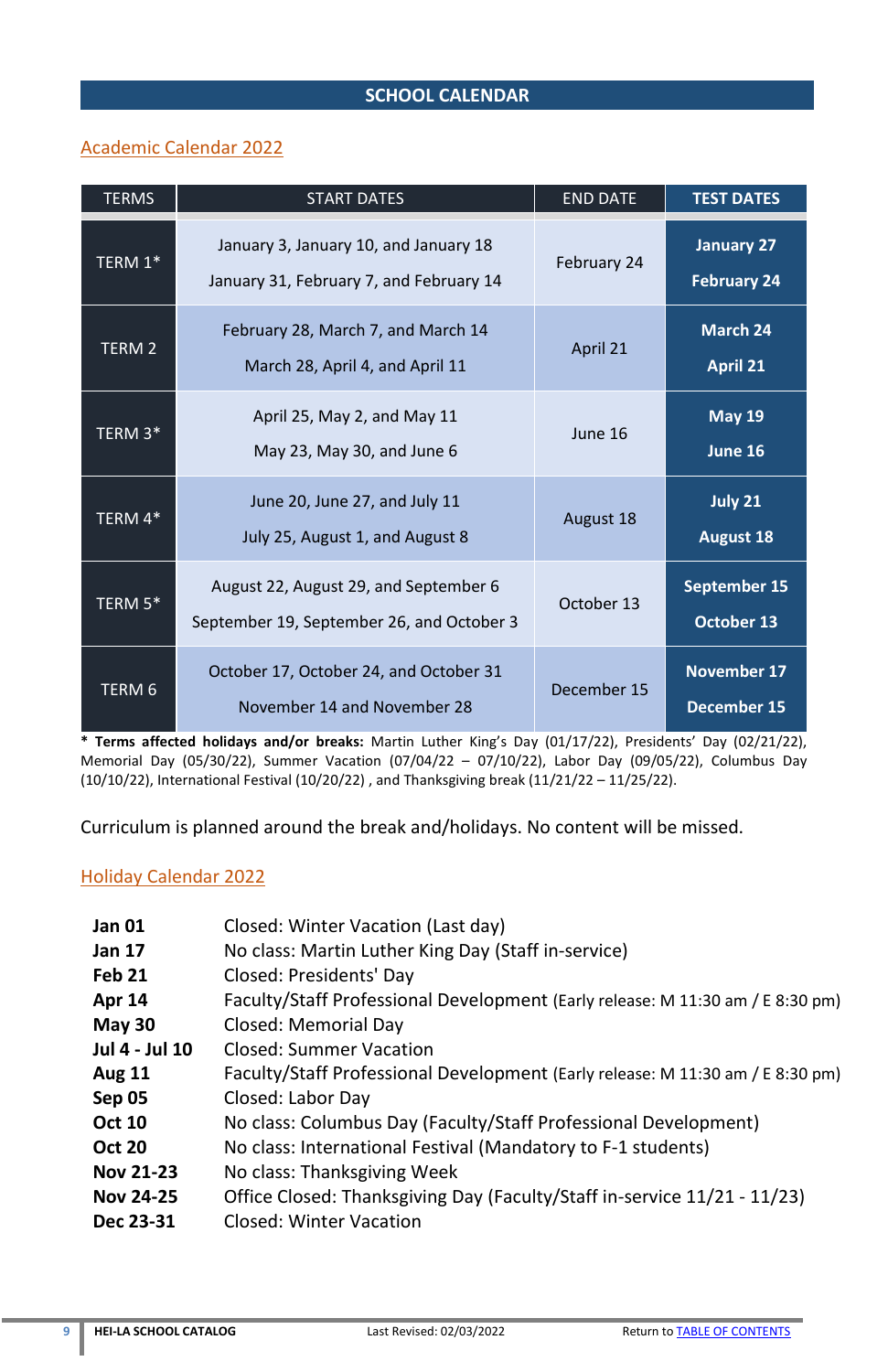The HEI-Los Angeles foresees in the academic calendar 5 days of class cancellations due to emergencies, extreme weather, and other hazardous circumstances. No refunds will be processed due to emergency closure and/or planned holidays

Academic and Holiday Calendars are also posted on each classroom and on HEI's website [https://harvest.net](https://harvest.net/los-angeles-students/) (click on Campus - Los Angeles).

# **REGISTRATION POLICES AND PROCEDURES**

# <span id="page-9-1"></span><span id="page-9-0"></span>Entrance Requirements

To be eligible for admission, students must:

- 1. be young adults;
- 2. be literate in their native language;
- 3. F-1 visa holders must fulfill all requirements of their visa status;
- 4. take the HEI Placement Test (written and oral);
- 5. English language proficiency is not required.

Harvest English Institute Los Angeles admits qualified students of any race, color, national or ethnic origin, sex, age, disability, religion, sexual orientation, and gender identity to all the rights, privileges, programs, and activities generally accorded or made available to its students. Consistent with its obligations under the law, HEI-Los Angeles prohibits unlawful discrimination, including harassment, on the basis of race, color, national or ethnic origin, sex, age, disability, religion, sexual orientation, gender identity, or any other characteristic protected by applicable law in the administration of HEL Los Angeles's programs and activities.

# <span id="page-9-2"></span>Registration Policy

The HEI-Los Angeles has an open registration policy, which means students can enroll in classes in weeks one through three of each term. Students are not allowed to start classes on test week (fourth week of the term.) New students are always advised that their courses begin on Mondays unless there are holidays that affect the week, then an alternate day is assigned. Students may be placed in an ongoing class.

After taking the HEI Placement Test, students are given all student-related materials, including the copy of the curriculum, syllabi, and course schedule. New student placement adaptation follow-up is done in writing by the faculty within the first 7 to 10 days after placement and given to the Head Teacher. During this follow-up, teacher and Head Teacher discuss the new students' integration into the class. This can cause a reassignment of class, level or extra classes (S.O.S. Classes) if it is determined that the students require extra help to catch up on any specific topic(s).

#### <span id="page-9-3"></span>Placement Test

Before starting classes, students must take the HEI Placement Test (written and oral) which is designed to give a quick assessment of their knowledge of the English language. They will be placed into the class level that best suits them based on their placement test results.

# <span id="page-9-4"></span>Placement Test Appeal

If students are not happy with their placement, they may appeal their initial placement by submitting a Placement Appeal Request through the Student Portal. The Education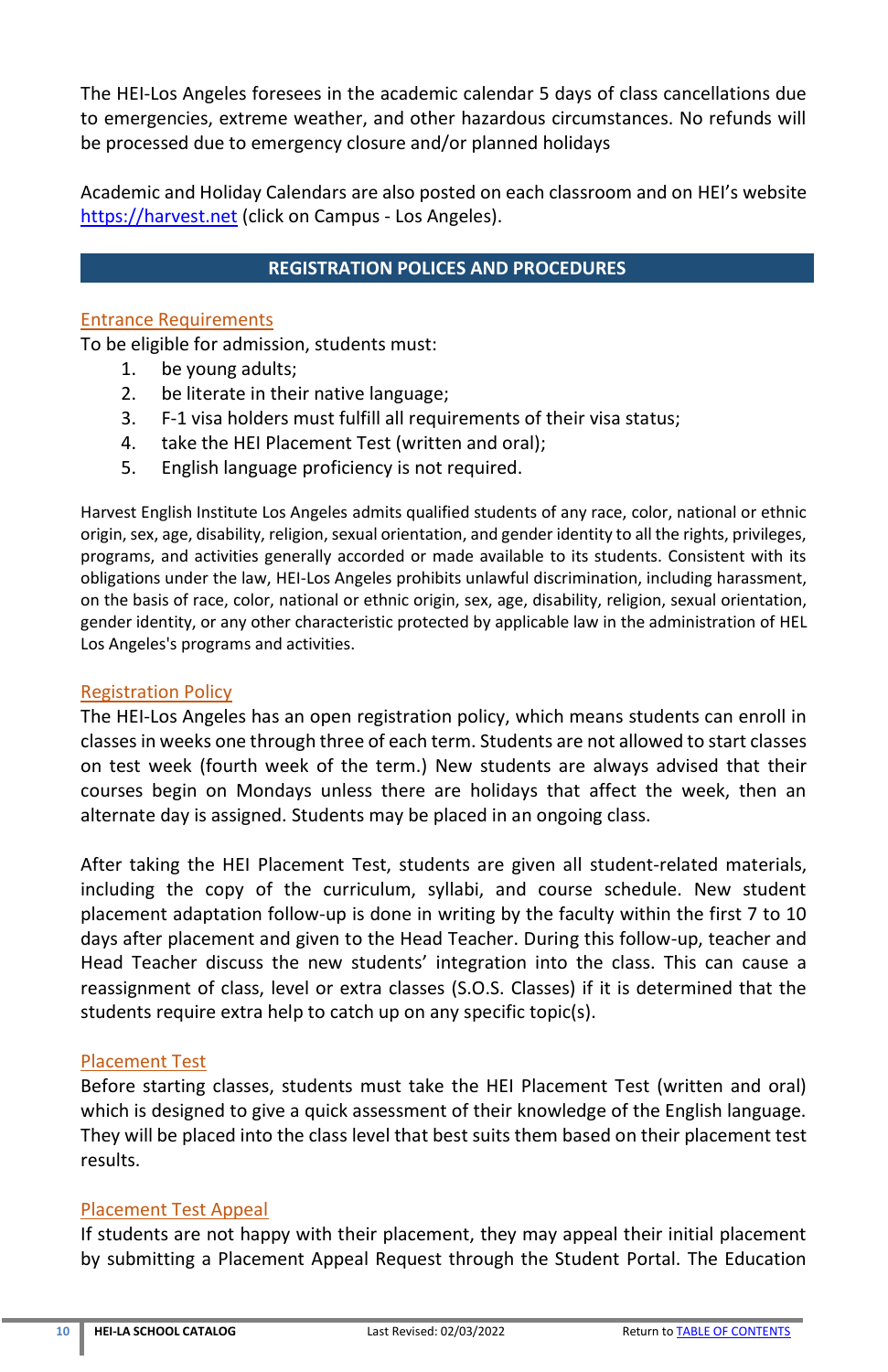Department will receive the request, and the Head Teacher will offer them the opportunity to take the final test of the level indicated on their placement test report. They only progress if their score is 70 or higher for the current level they were placed.

#### <span id="page-10-0"></span>**Orientation**

Upon registration, students are informed of their orientation session which will be scheduled prior to their first day of class. If they miss their scheduled orientation, they will need to schedule to meet with the DSO or assigned Director to go through the content covered during orientation.

#### **TUITION AND ADDITIONAL COSTS**

#### <span id="page-10-2"></span><span id="page-10-1"></span>**Tuition**

Students can register from 1 to 52 weeks (maximum length of I-20 form). Tuition will be based on the number of weeks registered and must be paid in full before the first day of class. The length of the program is based on the number of weeks chosen by students, e.g., if student registers for 30 weeks, the length of the program will be 30 weeks and tuition will be charged for 30 weeks. Tuition is due four (4) weeks before the first day of class. Tuition, books, and other fees are set by the school and are subject to change without notice.

The estimated total charges for each program (when paid in full) will not exceed the amount listed below, plus any additional costs.

| PREMIUM INTENSIVE ENGLISH - F1 VISA (18 hours per week) |                |         |            |                |         |  |            |                |         |            |                  |         |
|---------------------------------------------------------|----------------|---------|------------|----------------|---------|--|------------|----------------|---------|------------|------------------|---------|
| # of weeks                                              | <b>Tuition</b> | 40% Off | # of weeks | <b>Tuition</b> | 40% Off |  | # of weeks | <b>Tuition</b> | 40% Off | # of weeks | Tuition          | 40% Off |
| $\mathbf{1}$                                            | \$310          | \$186   | 14         | \$4,200        | \$2,520 |  | 27         | \$8,100        | \$4,860 | 40         | \$11,600 \$6,960 |         |
| $\overline{2}$                                          | \$620          | \$372   | 15         | \$4,500        | \$2,700 |  | 28         | \$8,400        | \$5,040 | 41         | \$11,890 \$7,134 |         |
| 3                                                       | \$930          | \$558   | 16         | \$4,800        | \$2,880 |  | 29         | \$8,700        | \$5,220 | 42         | \$12,180 \$7,308 |         |
| 4                                                       | \$1,240        | \$744   | 17         | \$5,100        | \$3,060 |  | 30         | \$9,000        | \$5,400 | 43         | \$12,470 \$7,482 |         |
| 5                                                       | \$1,525        | \$915   | 18         | \$5,400        | \$3,240 |  | 31         | \$9,300        | \$5,580 | 44         | \$12,760 \$7,656 |         |
| 6                                                       | \$1,830        | \$1,098 | 19         | \$5,700        | \$3,420 |  | 32         | \$9,600        | \$5,760 | 45         | \$13,050 \$7,830 |         |
| $\overline{7}$                                          | \$2,135        | \$1,281 | 20         | \$6,000        | \$3,600 |  | 33         | \$9,900        | \$5,940 | 46         | \$13,340 \$8,004 |         |
| 8                                                       | \$2,440        | \$1,464 | 21         | \$6,300        | \$3,780 |  | 34         | \$10,200       | \$6,120 | 47         | \$13,630 \$8,178 |         |
| 9                                                       | \$2,745        | \$1,647 | 22         | \$6,600        | \$3,960 |  | 35         | \$10,500       | \$6,300 | 48         | \$13,920 \$8,352 |         |
| 10                                                      | \$3,050        | \$1,830 | 23         | \$6,900        | \$4,140 |  | 36         | \$10,800       | \$6,480 | 49         | \$14,210 \$8,526 |         |
| 11                                                      | \$3,355        | \$2,013 | 24         | \$7,200        | \$4,320 |  | 37         | \$11,100       | \$6,660 | 50         | \$14,500 \$8,700 |         |
| 12                                                      | \$3,660        | \$2,196 | 25         | \$7,500        | \$4,500 |  | 38         | \$11,400       | \$6,840 | 51         | \$14,790 \$8,874 |         |
| 13                                                      | \$3,900        | \$2,340 | 26         | \$7,800        | \$4,680 |  | 39         | \$11,700       | \$7,020 | 52         | \$15,080 \$9,048 |         |

| <b>RECREATIONAL (NON-F1 VISA)</b> |       |                                                               |       |          |       |  |
|-----------------------------------|-------|---------------------------------------------------------------|-------|----------|-------|--|
|                                   |       | 8h per week 40% Off 12h per week 40% Off 16h per week 40% Off |       |          |       |  |
| \$449.00                          | \$269 | \$499.00                                                      | \$299 | \$549.00 | \$329 |  |
| per month                         |       | per month<br>per month                                        |       |          |       |  |

#### <span id="page-10-3"></span>Additional Costs

**Registration fee**: \$150 (non-refundable) **Mailing Fee**: \$100 (non-refundable) **I-901 SEVIS Fee:** Students pay it directly to USCIS at <https://www.ice.gov/sevis/i901>. **Books are recommended by not required:** We do not sell them in the Institute.

Students can purchase them from any vendor. Price ranges from \$40 to \$80 per book.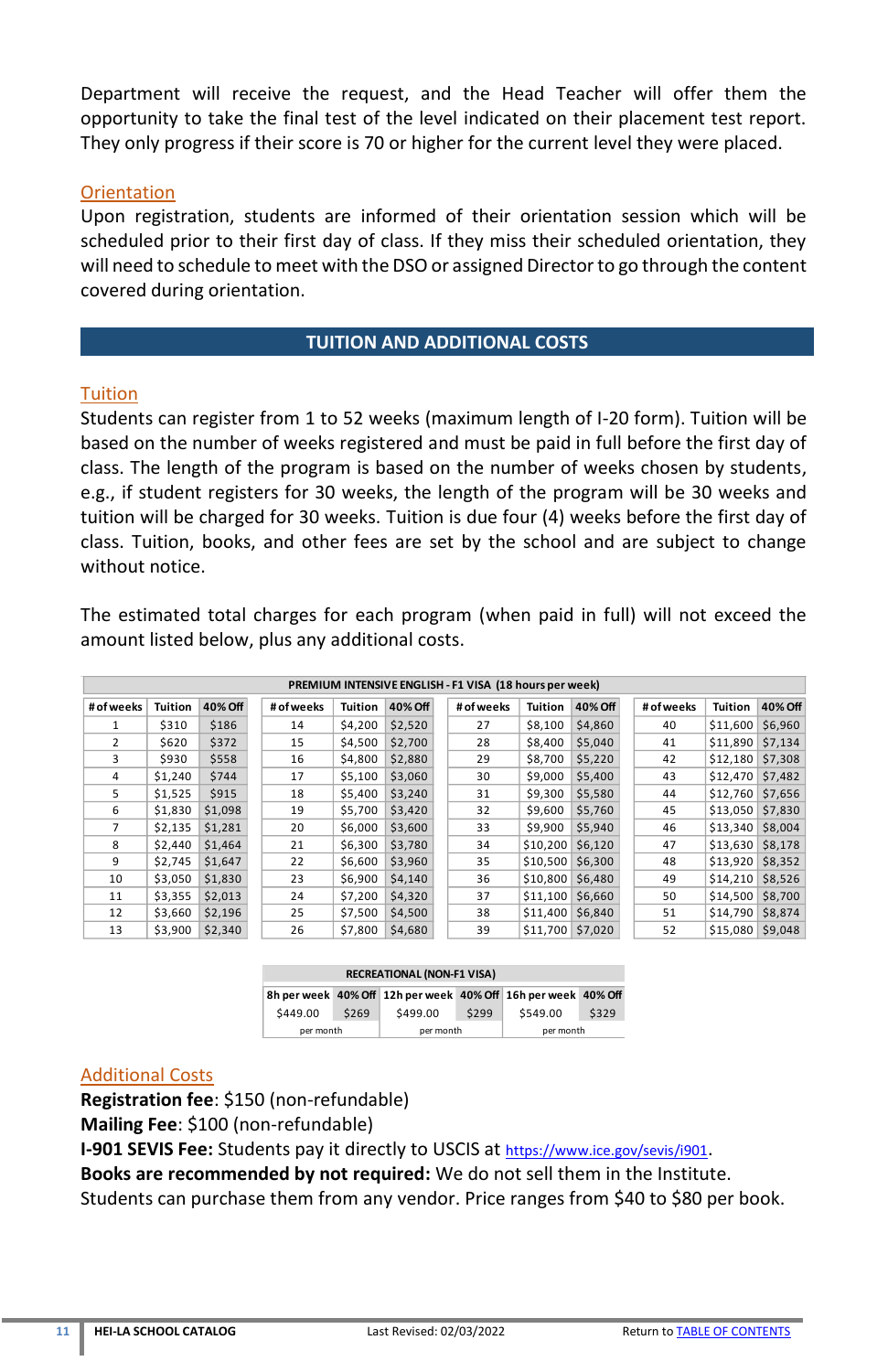#### <span id="page-11-0"></span>Student Tuition Recovery Fund

The State of California established the Student Tuition Recovery Fund (STRF) to relieve or mitigate economic loss suffered by a student in an educational program at a qualifying institution, who is or was a California resident while enrolled, or was enrolled in a residency program, if the student enrolled in the institution, prepaid tuition, and suffered an economic loss. Unless relieved of the obligation to do so, you must pay the stateimposed assessment for the STRF, or it must be paid on your behalf, if you are a student in an educational program, who is a California resident, or are enrolled in a residency program, and prepay all or part of your tuition.

You are not eligible for protection from the STRF and you are not required to pay the STRF assessment, if you are not a California resident, or are not enrolled in a residency program.

It is important that you keep copies of your enrollment agreement, financial aid documents, receipts, or any other information that documents the amount paid to the school. Questions regarding the STRF may be directed to the Bureau for Private Postsecondary Education, 2535 Capitol Oaks Drive, Suite 400, Sacramento, CA 95833, (916) 431-6959 or (888) 370-7589.

To be eligible for STRF, you must be a California resident or are enrolled in a residency program, prepaid tuition, paid or deemed to have paid the STRF assessment, and suffered an economic loss as a result of any of the following:

1. The institution, a location of the institution, or an educational program offered by the institution was closed or discontinued, and you did not choose to participate in a teachout plan approved by the Bureau or did not complete a chosen teach-out plan approved by the Bureau.

2. You were enrolled at an institution or a location of the institution within the 120 day period before the closure of the institution or location of the institution, or were enrolled in an educational program within the 120 day period before the program was discontinued.

3. You were enrolled at an institution or a location of the institution more than 120 days before the closure of the institution or location of the institution, in an educational program offered by the institution as to which the Bureau determined there was a significant decline in the quality or value of the program more than 120 days before closure.

4. The institution has been ordered to pay a refund by the Bureau but has failed to do so.

5. The institution has failed to pay or reimburse loan proceeds under a federal student loan program as required by law, or has failed to pay or reimburse proceeds received by the institution in excess of tuition and other costs.

6. You have been awarded restitution, a refund, or other monetary award by an arbitrator or court, based on a violation of this chapter by an institution or representative of an institution, but have been unable to collect the award from the institution.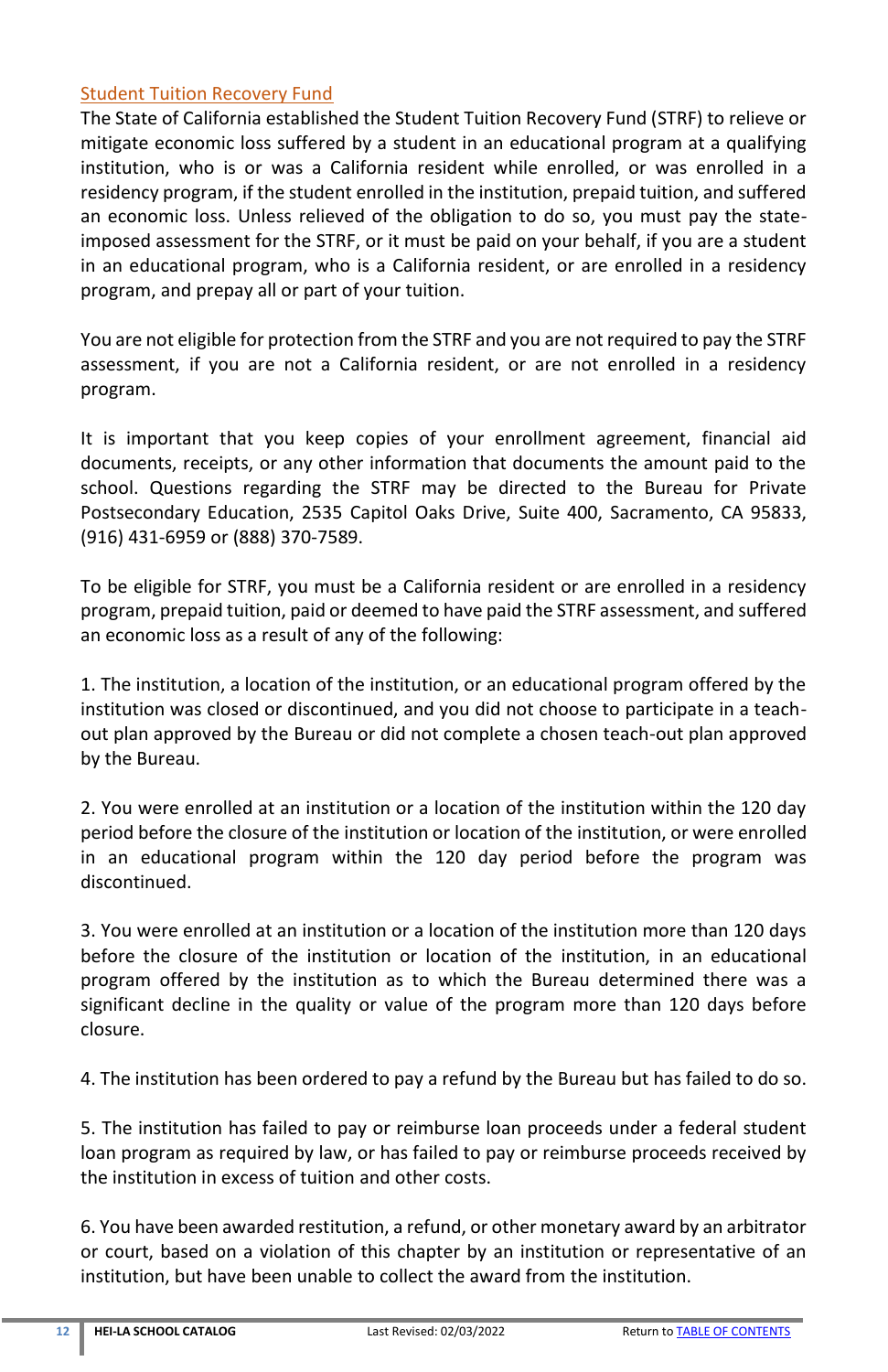7. You sought legal counsel that resulted in the cancellation of one or more of your student loans and have an invoice for services rendered and evidence of the cancellation of the student loan or loans.

To qualify for STRF reimbursement, the application must be received within four (4) years from the date of the action or event that made the student eligible for recovery from STRF.

A student whose loan is revived by a loan holder or debt collector after a period of noncollection may, at any time, file a written application for recovery from STRF for the debt that would have otherwise been eligible for recovery. If it has been more than four (4) years since the action or event that made the student eligible, the student must have filed a written application for recovery within the original four (4) year period, unless the period has been extended by another act of law.

However, no claim can be paid to any student without a social security number or a taxpayer identification number.

# <span id="page-12-0"></span>Federal and State Financial Aid Programs

Harvest English Institute Los Angeles does not participate in federal and state financial aid programs. If a student obtains a loan to pay, the student will have to repay the full amount of the loan plus interest, less the amount of any refund, and that, if the student receives federal student financial aid funds, the student is entitled to a refund of the money not paid from federal financial aid funds. If the student defaults on a federal or state loan, the federal or state government or a loan guarantee agency may take action against the student, including garnishing an income tax refund; and the student may not be eligible for any other government financial assistance at another institution until the loan is repaid.

# **REFUND POLICY**

<span id="page-12-1"></span>The student has the right to cancel the enrollment agreement and obtain a refund of charges paid through attendance at the first class session, or the seventh day after enrollment, whichever is later.

The institutional charges refund is exclusively based on the money received by HEI-Los Angeles after all other applicable fees owed to HEI-Los Angeles are deducted. Any money not paid, discounts or promotions will be void and will not apply upon withdrawal. The tuition charge will be based on the standard published price.

Students will be refunded 100% of the amount paid for institutional charges, less any nonrefundable fees not to exceed two hundred fifty dollars (\$250) if notice of cancellation is made through attendance at the first class session or the seventh day after enrollment, whichever is later.

If after the above cancellation deadline, the refund policy for students who have completed 60 percent or less of the period of attendance shall be a pro rata refund, less any non-refundable fee and the Student Tuition Recovery Fund (STRF) fee. Pro rata refund calculation: the amount owed equals the daily charge for the program (total institutional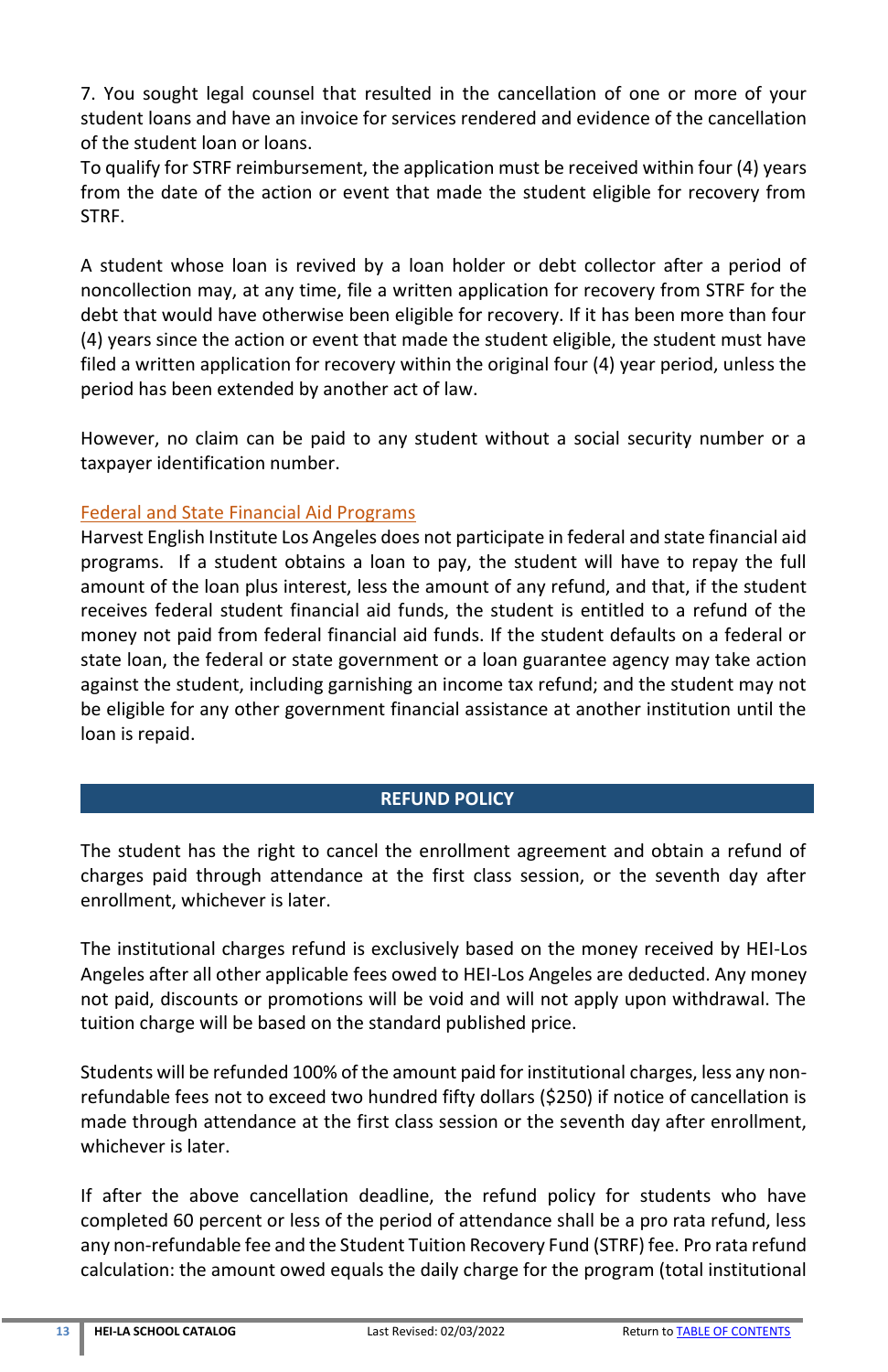charge, divided by the number of days or hours in the program), multiplied by the number of days student attended, or was scheduled to attend, prior to withdrawal.

Under California law, if the student withdraws after using more than 60% of the class hours paid for, no refund will be issued.

If HEI-Los Angeles cancels a program after a student's enrollment, all fees will be refunded. Upon cancellation, withdrawal, termination or completion of enrollment, any refund due to the student will be determined and will be paid within 30 days after the date of determination.

#### **TUITION PAYMENT PLAN**

<span id="page-13-0"></span>The HEI-Los Angeles offers a payment plan to assist financing students' education. The terms and conditions are:

- 1. If students apply for more than 12 weeks, 12 weeks of Total Program Tuition is due before starting classes. Balance will be divided into installments that must be paid on the first day of every month. Last payment is due a month before the expiration date of the I-20 form for F-1 visa holders.
- 2. The HEI-Los Angeles allows students a 5-day grace period starting on the tuition payment due date. If students fail to pay after the 5th day of the grace period, there will be an initial late fee of \$15 plus an additional US\$1.00 per day until tuition is paid in full (non-refundable). Students will be charged a fee of \$35.00 for bounced checks (non-refundable), regardless of the reason.
- 3. In addition, students will not be admitted to class until their status is settled. Tuition, materials, and other fees are set by the school and are subject to change without notice.
- 4. Tuition will be refunded according to the school's refund policy.

#### **DELINQUENT ACCOUNT**

#### <span id="page-13-1"></span>**Collections**

**All account balances not paid in full when due are the sole responsibility of the student**.

Past due balances not resolved in a timely manner may result in collections action being taken. Students are responsible for all costs incurred by the Institute to collect such debt. This may include, but is not limited to, late fees, interest and collections costs (including attorney's fees), and if legal action is necessary – the Institute's court costs and attorney's fees.

#### **Hold Status**

In addition, all Delinquent Accounts will be placed in HOLD status. This means that an administrative hold will be placed on students' account when there is a past due balance or the account is delinquent. When an account is in HOLD status, students will be marked absent and any certificate, reference letters, and transcript requests will not be processed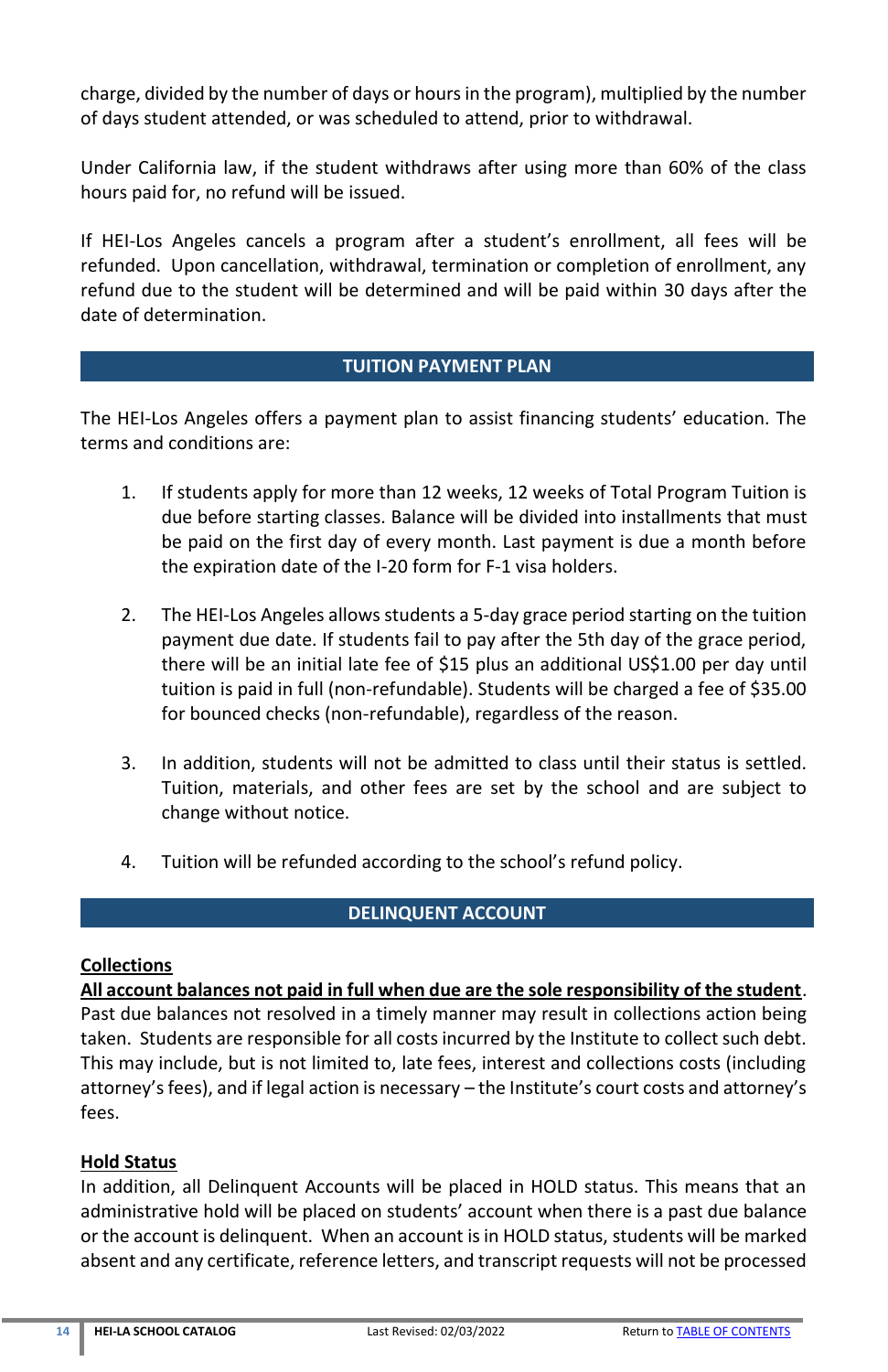until the past due balance is paid in full. A HOLD status may only be removed by paying the past due or delinquent balance.

#### **WITHDRAWAL PROCEDURE**

<span id="page-14-0"></span>In order to withdraw from the program, students should proceed as follows:

#### <span id="page-14-1"></span>Recreational Students

Students must officially withdraw from their program in writing by submitting a Termination Request (Non-visa Student) through the Student Portal. The official date of the withdrawal will be the date chosen by the students on the request.

#### <span id="page-14-2"></span>F-1 Visa Holders

If withdrawing from the program, they must submit a "Termination Request (F1-visa Student)" through the Student Portal four (4) weeks before the withdraw date chosen by the students. Otherwise, a \$200 expedited fee will apply. Regardless of the reason, there is an early withdrawal fee of \$350 if students withdraw before the end of their contract.

If transferring to another SEVP-authorized school, students must officially withdraw from their course by notifying the school in writing presenting the transfer form from such SEVP-authorized school. As students must keep attending classes until they are accepted by the other SEVP-authorized school, the official date of the withdrawal will be the date stated on their acceptance letter from the other SEVP-authorized school.

Students' attendance must be at least 80% by the date of they are accepted, and students are required to maintain good academic achievement and a grade average of 70% or more. **If students' attendance is less than 80% by the day of their acceptance, their record will be transferred as terminated.**

Students' record will not be transferred without an Acceptance Letter from the SEVPauthorized school they are transferring to. If a refund is due, it will be processed according to the school's refund policy.

#### **Grace Periods**

The period of time referred to as the Grace Period is derived from the duration of status provisions:

a) An F-1 student may be admitted up to 30 days before the program start date listed on Form I-20 form.

b) An F-1 student may remain in the United States for up to 60 days beyond the completion date of the program of study;

c) An F-1 student who has been granted an authorized early withdrawal by the DSO may remain in the United States for up to 15 days following the withdrawal date noted in SEVIS to prepare to depart the United Status.

#### **8 C.F.R. § [214.2\(f\)\(5\)\(iv\)](http://www.nafsa.org/_/file/_/amresource/8cfr2142f.htm#2142f5iv)**

*Preparation for departure.* An F-1 student who has completed a course of study and any authorized practical training following completion of studies will be allowed an additional 60-day period to prepare for departure from the United States or to transfer in accordance with paragraph (f)(8) of this section. An F-1 student authorized by the DSO to withdraw from classes will be allowed a 15-day period for departure from the United States. However, an F-1 student who fails to maintain a full course of study without the approval of the DSO or otherwise fails to maintain status is not eligible for an additional period for departure.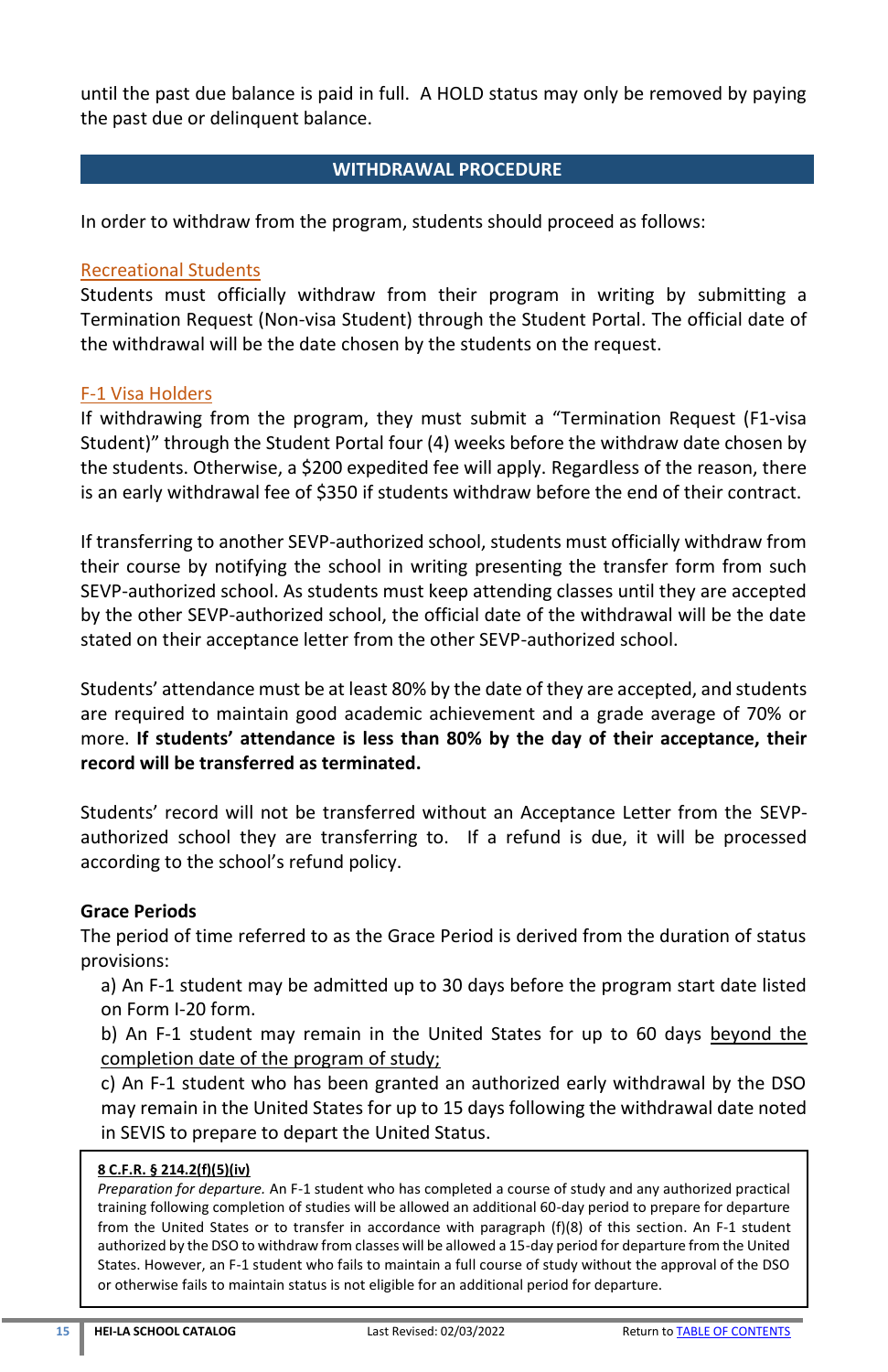# <span id="page-15-0"></span>Notice Concerning Transferability of Credits and Credentials Earned at Our Institution

Harvest English Institute Los Angeles offers non-credit courses in English and TOEFL exam preparation. Therefore, there is no award of credit for prior experiential learning. Acceptance of the Certificate of Completion you earn in the English as a Second Language program is also at the complete discretion of the institution to which you may seek to transfer. If the Certificate of Completion that you earn at this institution is not accepted at the institution to which you seek to transfer, you may be required to repeat some or all of your coursework at that institution. For this reason, you should make certain that your attendance at this institution will meet your educational goals. This may include contacting an institution to which you may seek to transfer after attending Harvest English Institute Los Angeles to determine if your Certificate of Completion will transfer.

# **CODE OF CONDUCT**

<span id="page-15-1"></span>The following are *not* accepted and will not be tolerated:

- *1.* All forms of bias including race, ethnicity, gender, disability, national origin, and religion as demonstrated through verbal and written communication and physical acts. *If studentsfeel that they cannot abide by this rule they should not enroll in the Institute, because it is a condition for acceptance.*
- **2.** Sexual harassment including hostile environment and "quid pro quo" harassment (forcing an individual to perform sexual favors in return for something).
- **3.** Violation of the law on school premises in a way that affects the school community's pursuit of its proper educational objectives. This includes, but is not limited to, the use of alcoholic beverages and/or controlled dangerous substances on school premises.
- **4.** All types of dishonesty including cheating, plagiarism, knowingly furnishing false information to the institution, and forgery, alteration or use of school documents for identification with the intent to defraud.
- **5.** Intentional disruption of teaching, research, administration, disciplinary proceedings, public meetings, and programs or other school activities.
- **6.** Physical, verbal and threatening abuse of any person on school premises or at any function sponsored or supervised by the school.
- **7.** Theft of or damage to school property and premises or damage to the property of a member of the school community on the premises.
- **8.** The possession of weapons on school property. No weapons of any description (knives, guns, throwing stars, toy knives, toy guns, etc.) or anything that looks like a weapon is permitted at the school.
- **9.** Failure to comply with the directions of school officials acting in accordance with their duties.
- **10.** Consuming food or beverages in the classrooms.
- **11.** Use of mobile telephones during classes.
- **12.** Lack of personal hygiene.
- **13.** Use of other languages other than English. "English Only" is an enforced regulation.
- **14.** Respectable attire is expected. Any unlawful acts will be reported to the appropriate authorities.

The consequences of infringing our code of conduct depend on the circumstances. A student can be either immediately expelled (items 1, 2, 3, 4, 6, 7, and 8) or given a warning by the DSO or Head Teacher. Provided there is no change of behavior after the first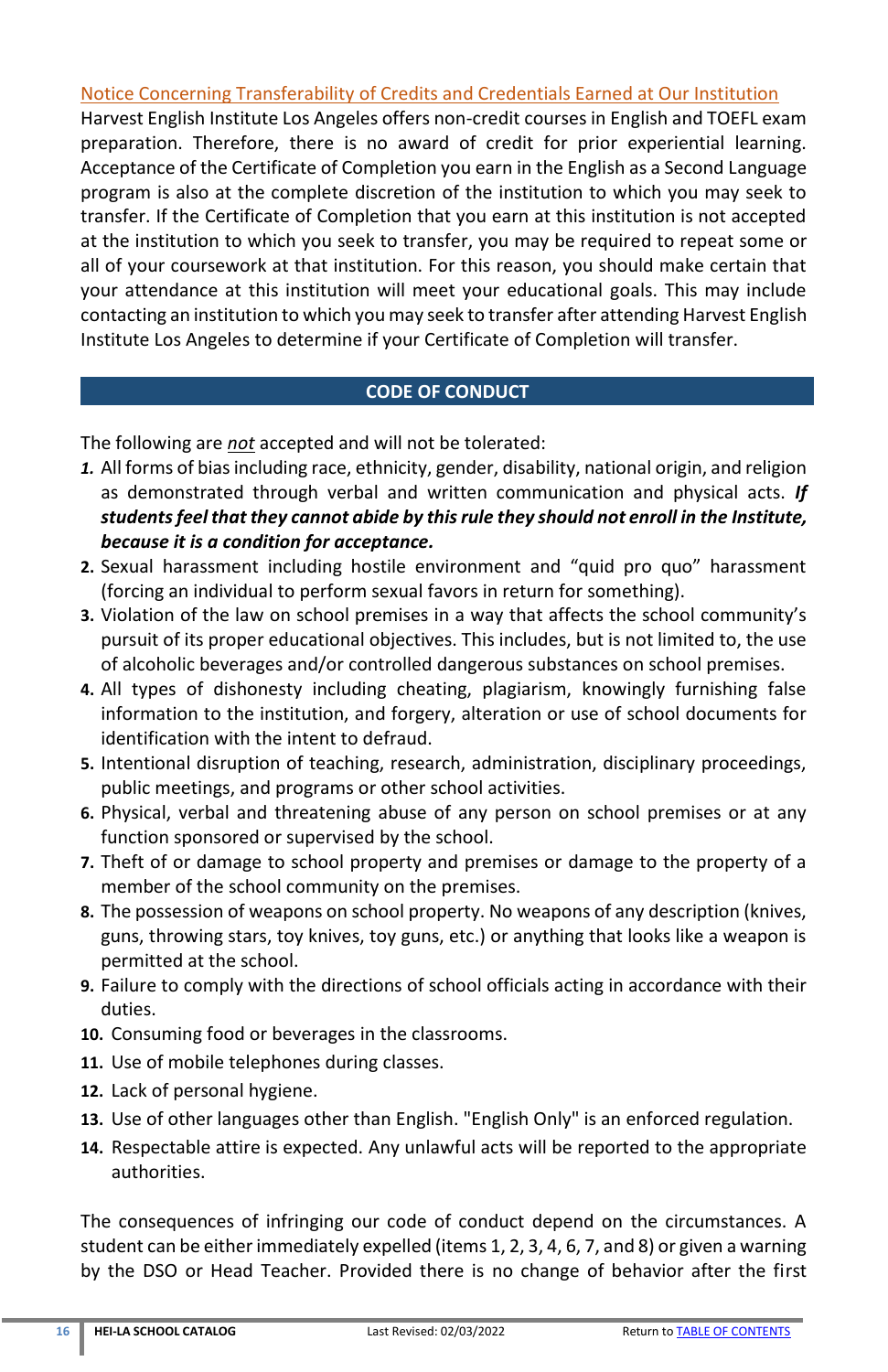warning, the student will meet with the Administrative Director, who will inform the student of his/her invitation to leave the school.

# **PROGRAM POLICIES AND PROCEDURES**

# <span id="page-16-1"></span><span id="page-16-0"></span>Classroom Rules

- English Only.
- Must Be in class on time.
- Should Do homework.
- Should Bring textbooks to class.
- Must Be polite to faculty, staff members, and classmates.
- Must Respect other students' opinions and challenges.
- Must Respect the teacher: do not converse with classmates if it is not related to the teaching topic.
- Must Remove any trash brought in, so the classroom is clean for the next group.

#### <span id="page-16-2"></span>English-Only Pledge

The *"English-Only"* Pledge is a formal commitment to use English as the only means of communication in class and in the school premises, and it is **required** of all Harvest English Institute students. The English Only Pledge plays a major role in the success of the program, both as a symbol of commitment and as an essential part of the languagelearning process. This pledge has been a major key in the success of the Harvest English Institute for over the years. We are confident that students understand its importance and will adhere to it.

#### <span id="page-16-3"></span>Student Complaint

If students have a complaint about anything during their studies at the institute, they should submit a Complaint through the Student Portal where they can explain **in writing** their concerns. It will be submitted to the director of the department receiving the complaint and the issue will be analyzed and resolved the best way possible respecting immigration and school rules up to 10 business days. Following the review, the director might decide to have a meeting with the student to get more clarification. Otherwise, a final decision will be provided.

#### <span id="page-16-4"></span>**Attendance**

F-1 visa holders must maintain a full course-load (at least 18 hours of attendance a week.) Attendance is calculated as a percentage at the end of each term (8 weeks) and students are required to maintain a minimum of 80% attendance per term. The HEI-Los Angeles expects regular and punctual attendance in all courses. Students are marked absent if they sleep in class, speak any language other than English, don't bring their textbooks to class, use personal computers, electronic devices, and telephones for activities unrelated to the class being taught.

*Monitoring attendance:* Attendance is recorded daily by instructors in the classroom. Every student's attendance is tracked for each class and for total registered hours.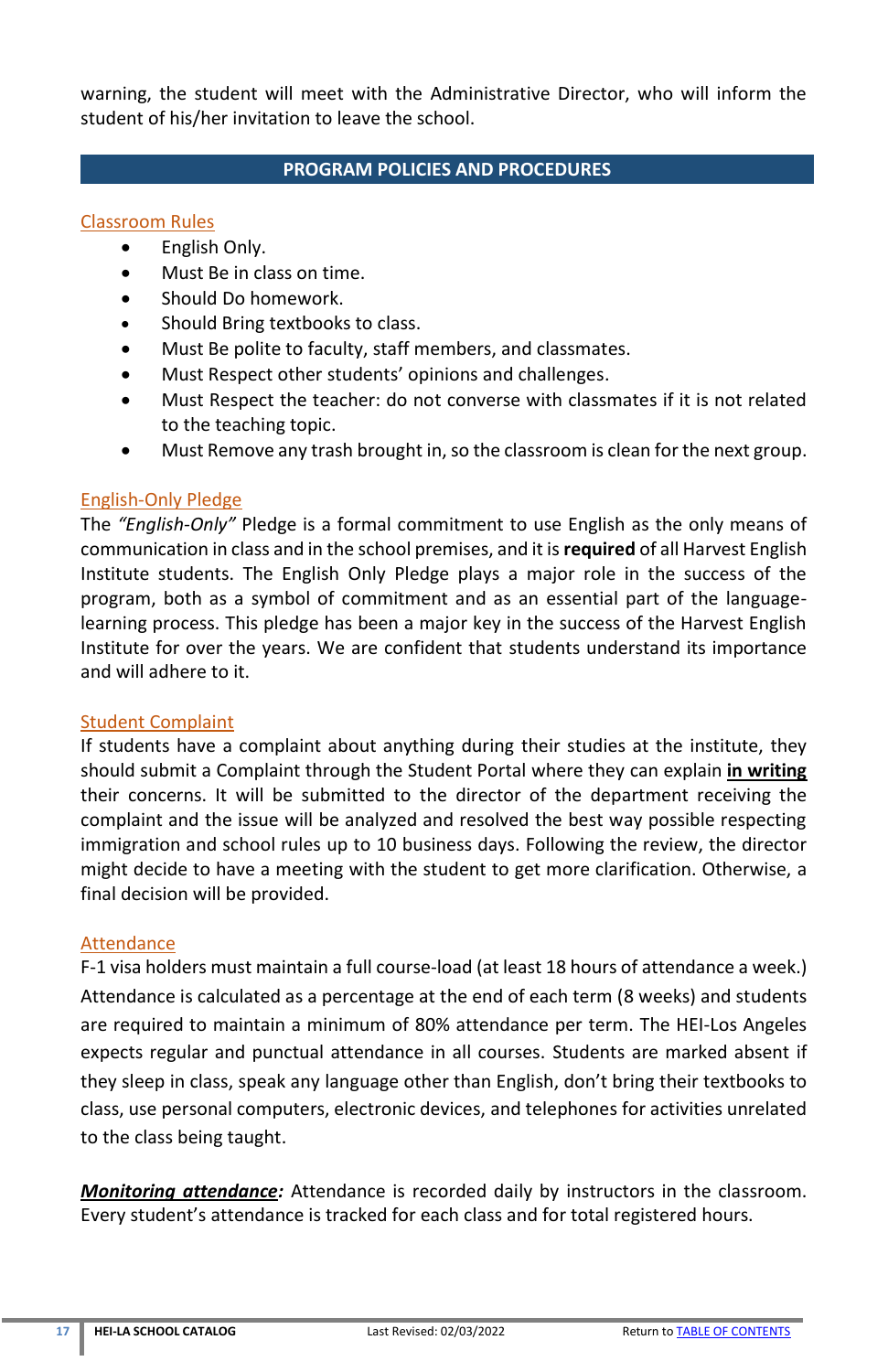*Sickness:* If students are ill and cannot attend class, they must contact the DSO. A physician's note is required to be excused.

*Punctuality:* If students arrive 15 minutes after class has started, they will be marked absent for that class. If students are late, they must walk in quietly and take a seat. If students leave before the teacher dismisses the class, they will also be marked absent.

*Absences:* If students miss 2 consecutive days of class, they should call the school and inform us of their absence. Failure to do so may result in probation and dismissal.

*Probation and Dismissal (F-1 visa holders):* Each incident where attendance falls below 80% will be documented as follows:

- **•** 1<sup>st</sup> Lack of Compliance, the student receives a "*Warning Letter.*"
- 2 nd Lack of Compliance, the student receives a "**Final Warning**."
- 3<sup>rd</sup> Lack of Compliance of maintaining 80% minimum attendance, the student will be sent a "**Termination Notice**" and the student status will be **terminated** on SEVIS unless documented and an acceptable justification is provided by the student.

The warnings and termination letters are issued by the DSO through Inseconds. They are displayed on a pop-up window (Announcements) as soon as the student logs into the Student Portal.

# <span id="page-17-0"></span>Assessment System and Make-Up Tests

The competencies taught in the courses offered at the HEI-Los Angeles will be evaluated by both written and oral examinations. The minimum passing grade is 70%.

- Progress tests are taken on the Thursday of the last term week (fourth week).
- Tests are corrected the same day or on Friday and grades are put into the school management system and made available to the Head Teacher.
- Upon the completion of the final term (16 weeks) of each level students will be promoted on Monday of the following week (first day of new term), if students achieve a passing grade they will be automatically promoted to the next level; a new schedule will be distributed, and they will be ready to begin the new level.
- If you score between 60% and 69% you will have to meet with the Head Teacher and a remediation plan will be organized (extra class work is handed out and a tutoring session is scheduled, if needed). You will be promoted to the next level, but you must satisfactorily complete the remedial work. If it is not satisfactorily completed, you must retake the level.
- If you score below 60%, you will be notified that you must retake that level.
- F-1 students can only fail/repeat one level. If you fail more than once, you must transfer out or your status will be terminated.

#### **Assessment Scale Criteria:**

70 – 100 **PASS:** Student has successfully completed course work and is prepared to move to next level.

- 60 69 **REMEDIAL WORK:** Student must commit to extra class work to catch-up to content as they progress.
- 59 0 **FAILURE:** Student work did not meet passing standards. Student must repeat course or move to lower level.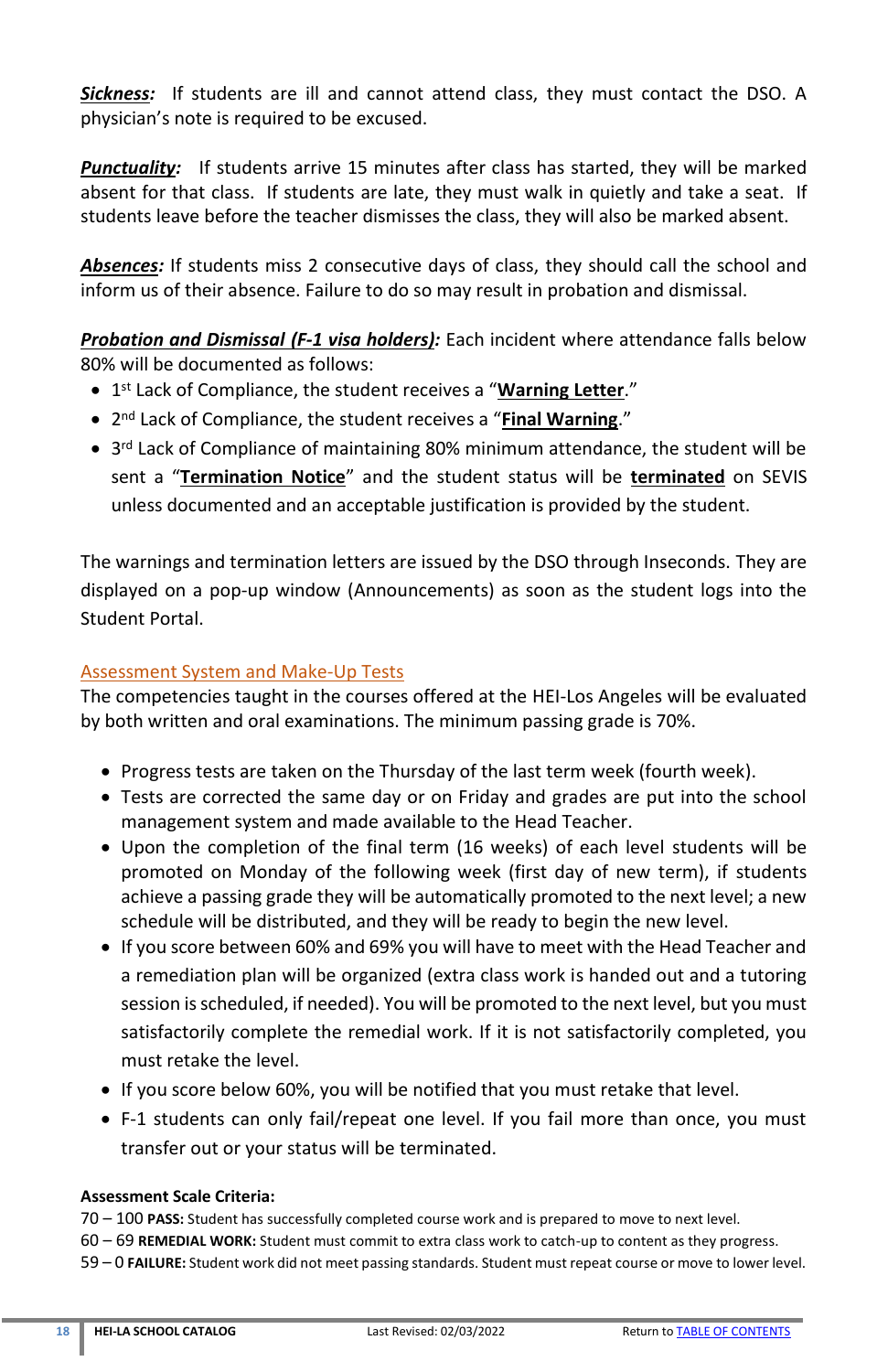WD **WITHDRAWAL:** Student attended class but withdrew before term ended. Work cannot be assessed INC **INCOMPLETE:** Due to insufficient number of class hours and/or failure to satisfactorily complete specified learning objectives, student's work is deemed unsatisfactory for the time being.

# **Make-up test:**

If students miss any oral, written or supplemental skill assessment they must do the following:

- 1. Submit a Make-Up Test Request through the Student Portal.
- 2. Pay a non-refundable fee (\$25.00) for each test missed.

*Note: Students are not allowed to keep their tests. Once corrected, teacher will revise the test with students for grade accuracy and will recollect them. Tests will be kept for two terms then they will be disposed*.

# <span id="page-18-0"></span>Grading System and Promotion

Tests are graded on a scale from 0 to 100 and final grade is calculated as follows:

a. **Recreational student**: Oral assessment is worth 50% and the written assessment is worth 50% of the student's final grade. If students take any elective course, the grade will be factored into the written/oral assessments.

b. **F-1 visa holder**: Oral assessment is worth 40%, the elective is worth 10%, and the written assessment is worth 50% of the students' final grades.

Students need to maintain an average of 70% to advance to the next level. If students fail to advance, they need to stay in their current level until their final grade meets the requirement for advancement. **F-1 visa holders can only fail/repeat one level and must retake all tests of the level they are repeating. If students refuse to retake the tests, grade will be zero. If fail more than once, students must transfer or will have theirstatus terminated.** 

To successfully complete the program and receive a certificate of completion, students must complete Level 6 with a minimum of 70%. Certificates are not issued per level. If student does not complete the program (Level  $1 - 6$ ), a reference letter will be provided upon request. Reference letter fee is \$20.00.

Academic grades and level-to-level advancement are based solely on the formal assessments given at the end of each term. Other behaviors (such as attendance, participation, and class preparedness) are recorded to ensure students' compliance with the Code of Conduct and Classroom Rules established in this catalog and maintain a positive educational environment in the classroom. Non-compliance with these behaviors may affect students' enrollment at the school, but do not affect their grades.

For course grades or promotion decisions in which students disagree with the outcome, they will also have to submit a request through the Student Portal. The request will be submitted to the Department of Education where the Head Teacher will analyze the situation and work with the course teacher in order to make a decision. Students may have to take additional tests as a result of the appeal.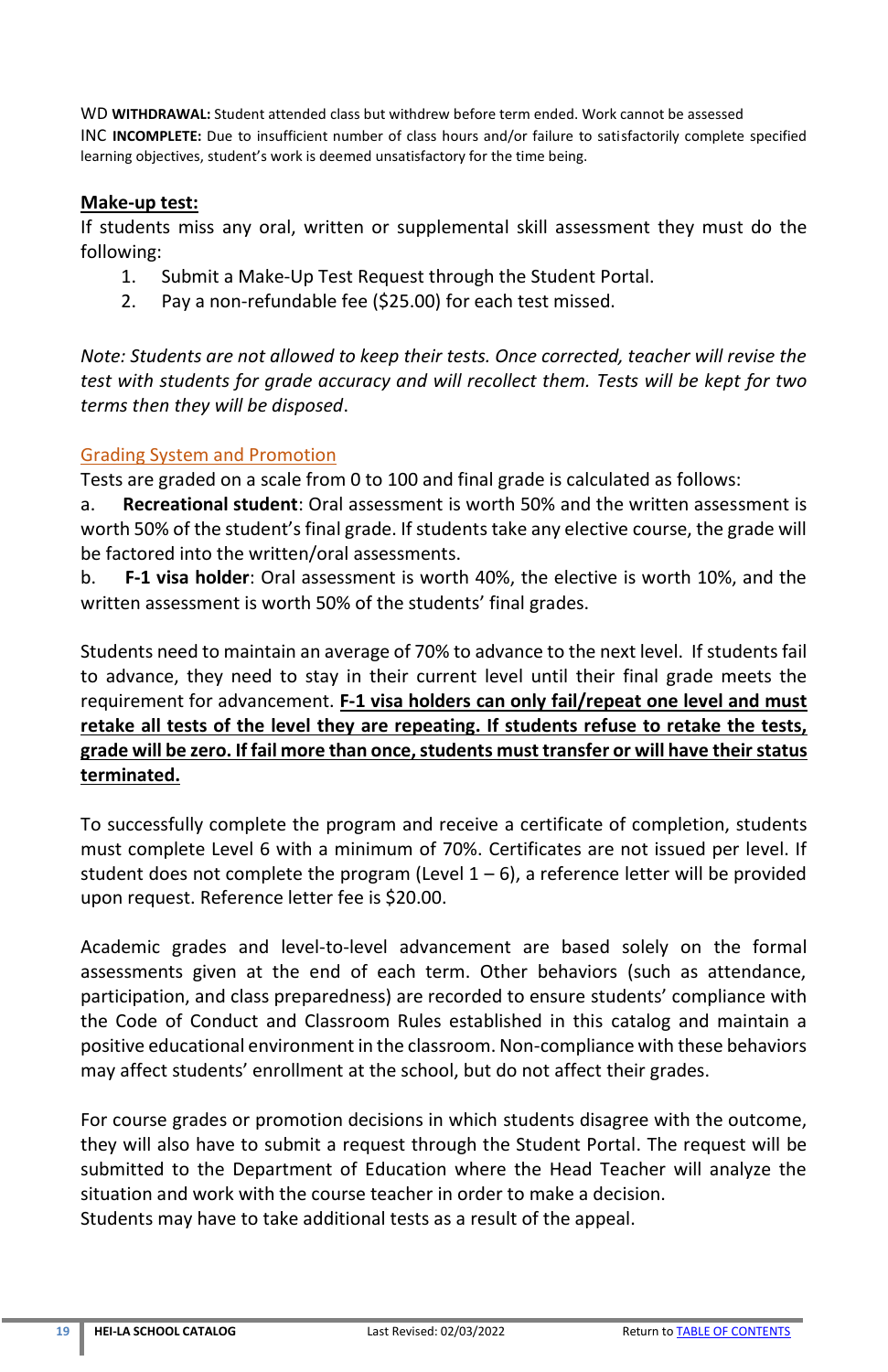# <span id="page-19-0"></span>Vacation

# *Before Students Take Vacation Time:*

- 1. After the successful completion of 26 consecutive weeks of full-time study, F-1 visa holders become eligible for one (1) term of eight (8) weeks of vacation.
- 2. Students must submit a **Vacation Request Form** through the Student Portal **at least four (4) weeks in advance** before they plan to take vacation.
- 3. The decision to grant or deny vacation time requests shall be made by the HEI-Los Angeles in its sole discretion. When requesting vacation, students' previous attendance and payment records will be factors considered as grounds for granting or denying vacation time.
- 4. F-1 visa holders must obtain approval from the Harvest School's Designated School Official (DSO) before taking vacation. This is to protect their immigration status. Taking vacation without previous authorization can result in **Termination of Status**.
- 5. If F-1 visa holders plan to travel outside U.S. territory, they must hold their passport and an I-20 form signed on the second page. Please see *Temporary Leave* for more information.

# *While Students are on Vacation:*

- 1. Students' tuition payment is NOT waived during vacation and there is no refund or credit for vacation.
- 2. Students are responsible to study the material they miss during their vacation.

#### *When Students Return from Vacation:*

- 1. It is the students' responsibility to contact the Head Teacher immediately if they have any concerns.
- 2. On the scheduled make-up test day, students must take any test that they missed while on vacation. If they do not take the make-up test(s), their grade will be zero.
- 3. While the HEI-Los Angeles will attempt to place students appropriately at the closest level possible, they might not be placed in the same class, level, and time that they had prior to their leaving on vacation.
- 4. Any placement concerns they may have must be brought to the attention of the Head Teacher. The HEI-Los Angeles reserves the right to reassign students or allow students to observe other classes at the same level. As a last resort, the HEI-Los Angeles may in its sole discretion, ask students to transfer to another school.

# *Note: See Temporary Absence if Students are not eligible for vacation.*

# <span id="page-19-1"></span>Temporary Absence

A temporary absence occurs when students need to leave the U.S. due to unforeseen circumstances while their program of study is in session, and they are **not eligible** for vacation.

# *How to request a Temporary Absence:*

- 1. Students must submit a Temporary Absence Request through the Student Portal **at least two (2) weeks before** they leave will go into effect.
- 2. Students must provide a copy of their airfare ticket.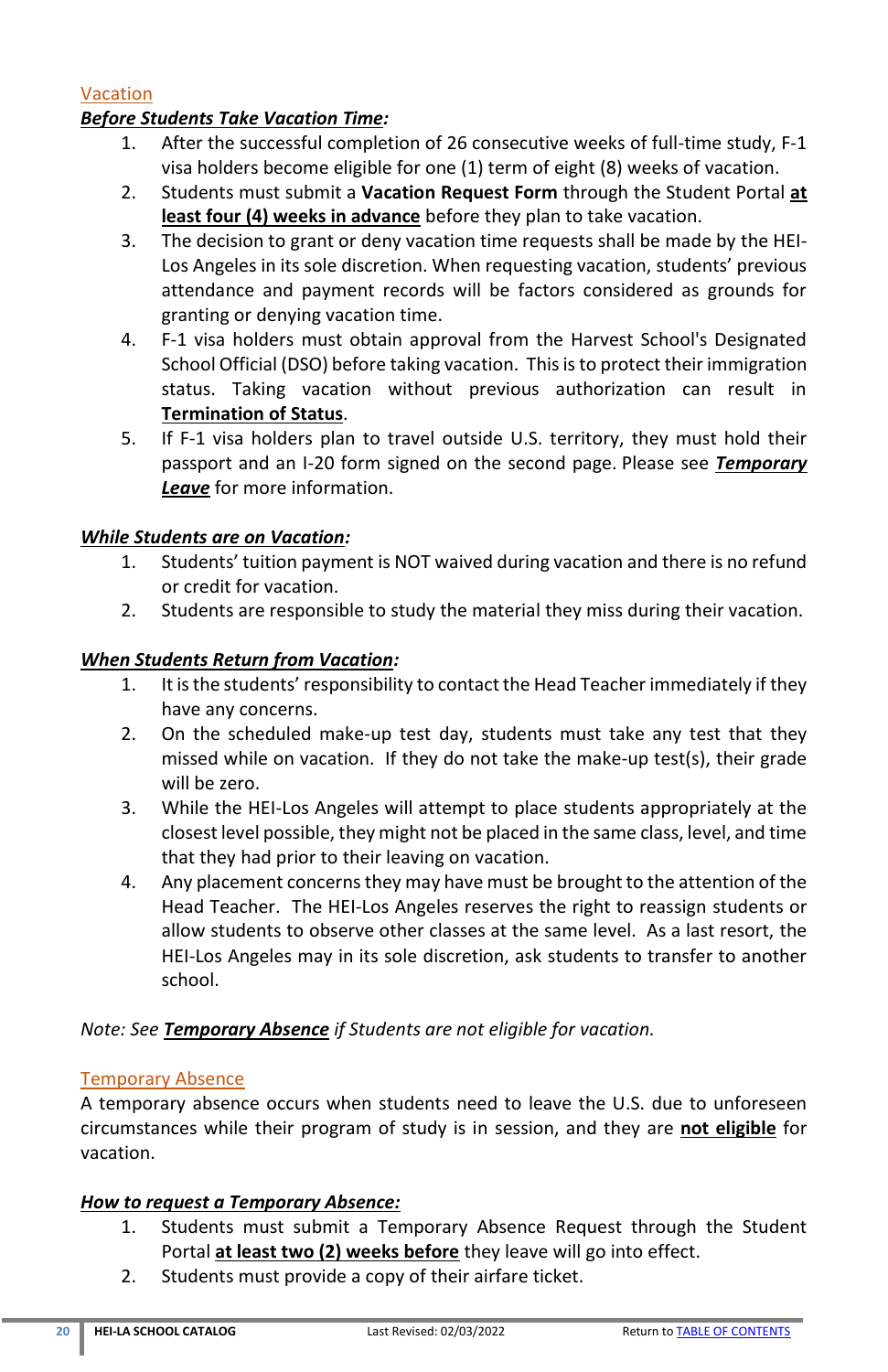- 3. Students must provide medical documentation by a licensed medical doctor (MD), doctor of osteopathy (DO), or licensed clinical psychologist if they request a Temporary Absence for medical reasons.
- 4. Students' SEVIS records will be terminated for "Authorized Early Withdrawal", which will not affect their immigration records. The exact date of the termination will be based on the date they indicate on the form.
- 5. Students must depart the country within 15 days of the termination date (for "Authorized Early Withdrawal" only).
- 6. Students cannot be in the U.S. with a terminated record. If students are terminated for another reason, such as a lack of attendance, they do not have a grace period to leave and they must depart immediately.

# *Temporary Absence for less than 5 months*

- 1. Send an email to the DSO at least 60 days before they plan to return. This will give the DSO time to request that their record is reactivated with USCIS.
- 2. After the request is made, the DSO will confirm once their records have been reactivated. Student are advised to check their emails for updates.
- 3. USCIS processing times vary and can take 1 to 4 weeks, so it is important to contact the DSO well in advance. The DSO cannot request reactivation more than 60 days before the students' returning dates.

# *Temporary Absence for more than 5 months*

- 1. If students need to be outside the U.S. for longer than five (5) months, they must obtain a new I-20 form and they will need to pay the SEVIS fee again. Students' current I-20 forms will be invalid after being outside of the U.S. for more than five months.
- 2. It is the students' responsibility to email the DSO at least two months prior to returning to the Institute to request the new I-20 form. An Express Mail fee applies.
- 3. If students' current F-1 visa is expired, they will need to apply for a new one to re-enter the U.S.

# *Temporary Absence for Medical Reasons*

- 1. If students are eligible to take a temporary absence due to medical reasons, they will have the option to return to their home country or remain in the U.S. to receive medical treatment.
- 2. If students wish to remain in the U.S., they must provide medical documentation by a licensed medical doctor (MD), doctor of osteopathy (DO), or licensed clinical psychologist recommending that they should remain in U.S. to receive treatment and should not attend classes. Otherwise, they must leave the U.S.
- 3. Students' tuition payment is NOT waived if they receive treatment in the U.S.

#### <span id="page-20-0"></span>Student Records

HEI-Los Angeles will keep student records for five years after the student is no longer pursuing a full course of study. The Institute permanently maintainsthe transcript records (student information, attendance, grades, and coursework.) Records are only released upon written request by the student, legal representative, or governmental agency.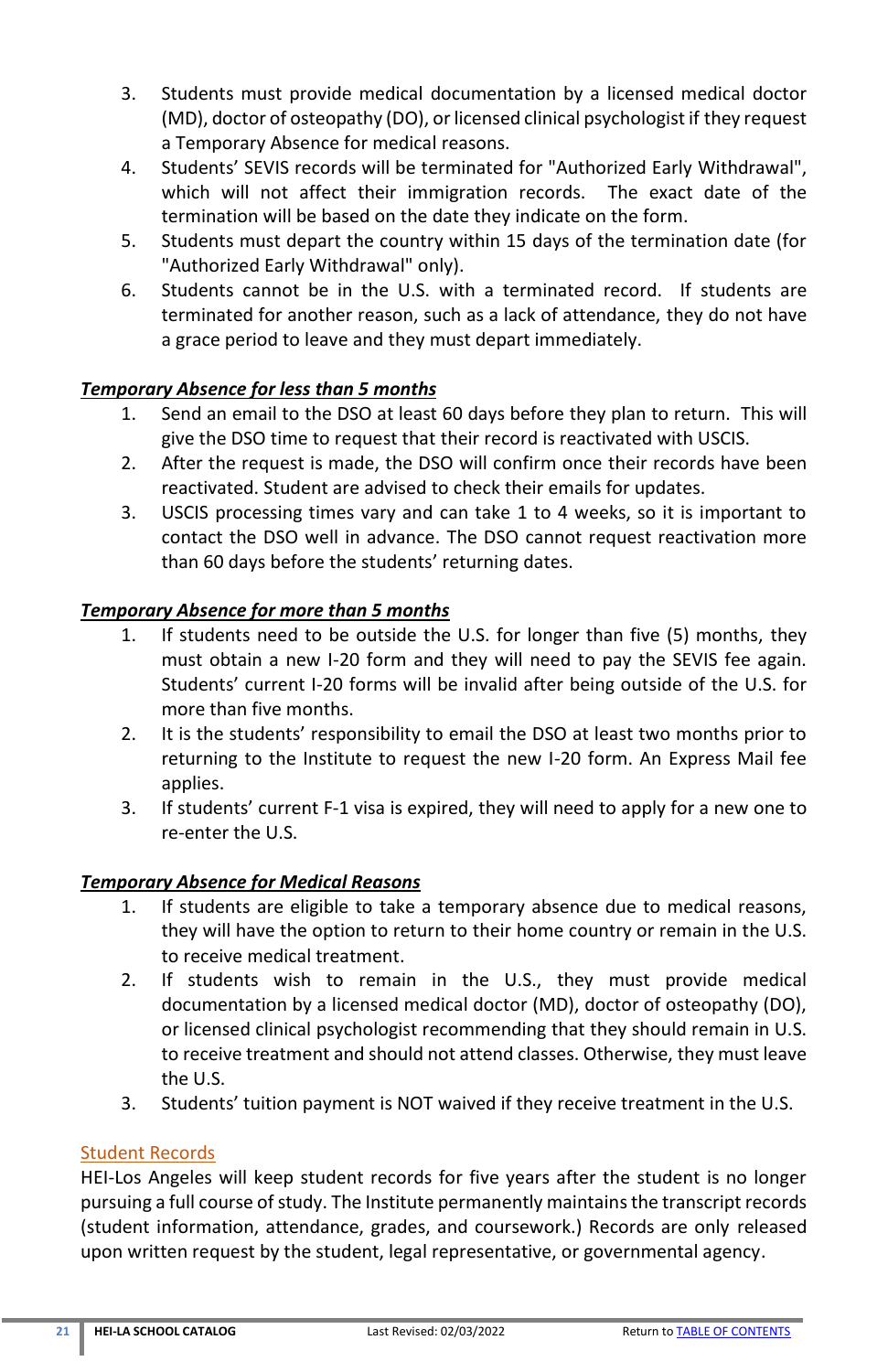#### <span id="page-21-0"></span>Copyright Policy

Students are not allowed to make photocopies and or take pictures of the books used by the HEI-Los Angeles. Students should purchase the books in advance from the HEI-Los Angeles. Students are advised to order the books at least 7 days prior to the new term. If students do not have the book in class when the level is in progress, the teacher will mark them absent. If students purchase the book from the HEI-Los Angeles, it is our responsibility to have the books ordered or equivalent available for the current lesson until the book arrives in case it has been back ordered. The HEI-Los Angeles will not accept excuses.

# **STUDENT SERVICES**

#### <span id="page-21-2"></span><span id="page-21-1"></span>Inseconds (Student Portal)

Inseconds is the school management system. Through the Student Portal, which can be accessed a[t www.harvest.net](http://www.harvest.net/) (menu – Student Portal) from any device/browser, students can check their attendance and grades, class schedule, make payments, make requests, and others. User login/Password is created upon registration.

#### <span id="page-21-3"></span>General Advising Service

An appointment can be scheduled to discuss the students' academic goals and concerns. Students can submit their requests through the Student Portal.

- Academic advising on class placement schedule and transfer support is provided by the Head Teacher, and if needed one of the Directors directly linked to the education department.
- Immigration advising is provided by the DSO.
- We do not provide personal advising, but one of our Directors may be able to help students find help locally such as a doctor, lawyer, or a professional that may be able to help.

All student requests are processed within 5 days. In the case of an emergency, a student will receive immediate attention.

#### <span id="page-21-4"></span>Learning Support

If during one of the terms of the program a teacher notices that students are falling behind their academics either by classroom participation or low grades, the teacher will make a recommendation for students to participate in free SOS classes offered by the HEI-Los Angeles. The procedure is the following:

- 1. Teacher submits an SOS Class Recommendation Form.
- 2. Education Department verifies and approves/denies it.
- 3. The SOS proposed schedule will be discussed with the student.
- 4. During the first session, it will be determined the extend of the help needed.

The HEI-Los Angeles is committed to making sure all students receive the academic support necessary to reach their goals. Students can take up to two hours of free SOS classes each level if they need extra help mastering course material. Students can request it by submitting an SOS Request through the Student Portal.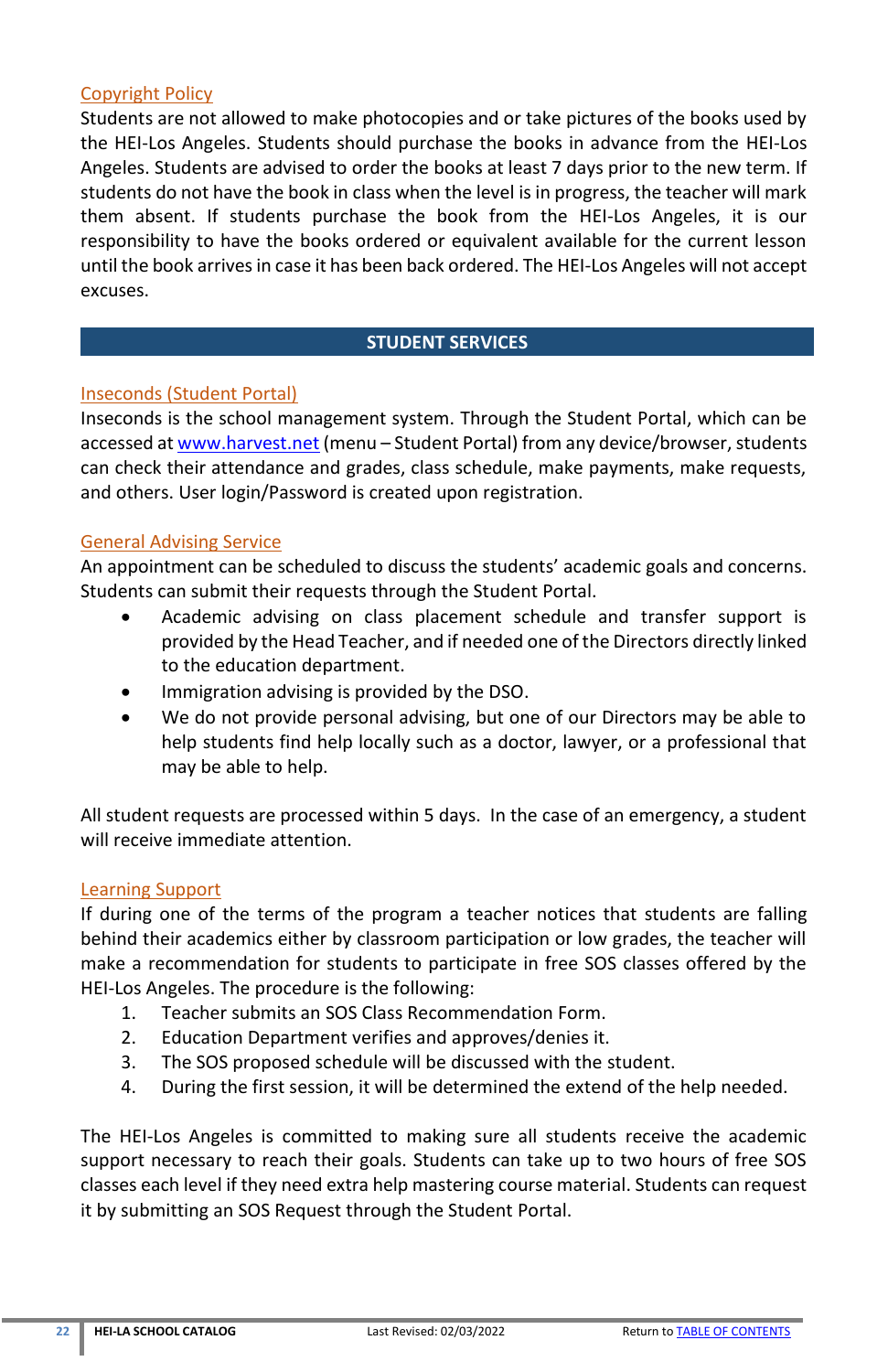#### <span id="page-22-0"></span>Student Activities

The HEI-Los Angeles organizes activities to promote culture interaction with American lifestyle and English learning at the same time! We offer a variety of on and off-campus activities which are announced on our bulletin boards, Facebook page, and posters throughout the Campus.

#### <span id="page-22-1"></span>Field Trips

Field trips are organized by the administrators, faculty and/or directors. All participants including teachers and/or chaperones must sign a waiver releasing the HEI-Los Angeles from any eventual accidents and attesting to the fact that participants will travel at their own cost and risk, when applicable. Every effort will be made to make sure that students understand the waiver they are signing before the field trip.

#### <span id="page-22-2"></span>Health Insurance

Students should be aware that health insurance is very important in the U.S. and even though not required for language students it is highly recommended.

#### <span id="page-22-3"></span>**Housing**

Harvest English Institute Los Angeles does not offer any housing programs and therefore has no responsibility finding or assisting a student with housing. However, [4Stay](https://4stay.com/) and [HomestayMatch](/Users/christianpires/Dropbox/VP_Folder/Manuals/Catalog/LA/homestaymatch.com) provide many HEI-Los Angeles's students with housing and dormitory services. A variety of housing options are located within a reasonable distance from the school by car, public transportation, bike or walking. These options can range from \$1,000—\$1,600 for a single bedroom.

#### <span id="page-22-4"></span>Student ID

Students can request their Student ID through the Student Portal. There will be a \$15.00 non-refundable fee for any ID issued, regardless of the reason.

#### <span id="page-22-5"></span>**Library**

Our online library is equipped resourceful links to be used as a learning aid by our students. It can be accessed through the Student Portal/Extra Material/Library LA. Students can access it from any device/browser using their user login/password created when they enroll in the program.

#### <span id="page-22-6"></span>Harvest Club

We have partnered with local businesses to offer discount to our students. Students can visit our website or look for the posters around the school for more information.

#### **SCHOOL POLICIES**

#### <span id="page-22-8"></span><span id="page-22-7"></span>Student Contact Information

It is the students' responsibility to ensure that their personal details (name, address, telephone number and e-mail) are correct and up to date. If they change their address, they must notify the school and the Department of Homeland Security **within 10 days** of the change of address by filling out form AR-11. Please provide the DSO with a copy of that form within the same period.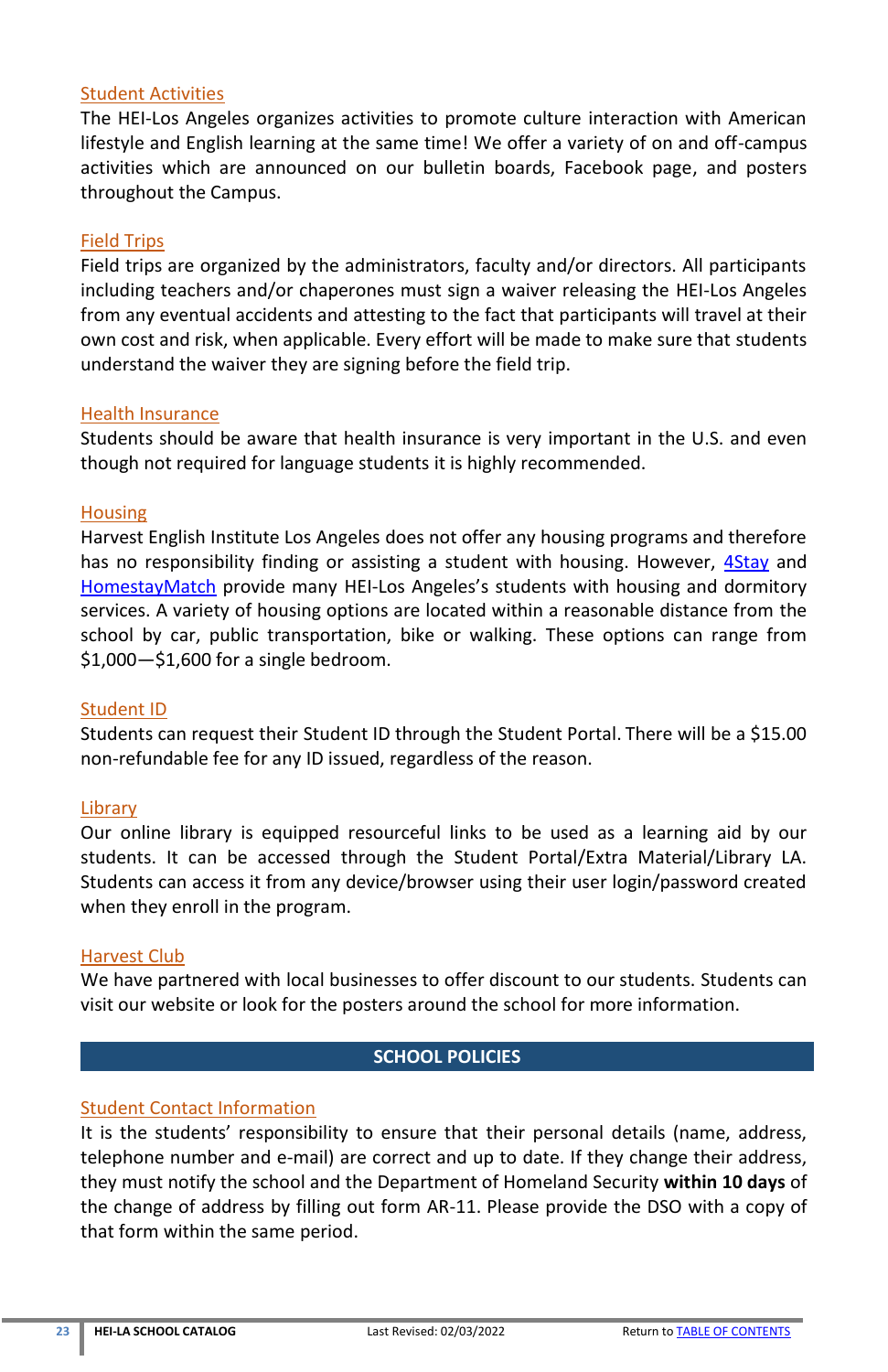# <span id="page-23-0"></span>Early Dismissals, Holidays and Breaks

**Early Dismissals**: To provide our students with the best level of education quality, the HEI-Los Angeles schedules regular faculty meetings for professional development. Students will be notified by the School Calendar or notices during class.

**Holidays**: There are no classes on the following holidays: New Year's Day, Presidents' Day, Martin Luther King Day, Memorial Day, Independence Day, Labor Day, Columbus Day, Thanksgiving Day (2 days), and Christmas Day.

**Extreme weather policy**: directors might exercise caution depending on severity of weather condition to close school. Hurricanes and other natural disasters may cause classes to be cancelled. Please, check your Student Portal, our Facebook, and website page for announcements.

*\*\* The Institute foresees in the academic calendar 5 days of class cancellations due to emergencies, extreme weather, and other hazardous circumstances. No refunds will be processed due to emergency closure and/or planned holidays*

#### <span id="page-23-1"></span>Inclement Weather

Whenever possible, the HEI-Los Angeles continues to function during inclement weather. Regularly scheduled classes meet to the extent that students and faculty can safely travel to the campus and attend classes. Individuals should use good judgment and avoid serious risks in traveling to campus or in attending classes.

If hazardous weather is forecast, school management reserves the right to cancel or delay classes. In that case, students should check with the school using one of these methods:

- 1. Visit the school website at [www.harvest.net](file:///C:/Users/Christian/Desktop/www.harvest.net) for closure announcements.
- 2. Check your Student Portal for closure announcements.
- 3. Call the school to verify if classes have been cancelled. Please listen carefully for a possible closure.

#### <span id="page-23-2"></span>Dissemination of Information

The HEI-Los Angeles informs students through our website, Student Portal, bulletin boards, e-mails, social networks, memos, SMS, and classroom posters.

Students must keep their contact information current and always check their Student Portal, e-mails, the school's bulletin boards, website, and Facebook, as well as classroom posters and memos.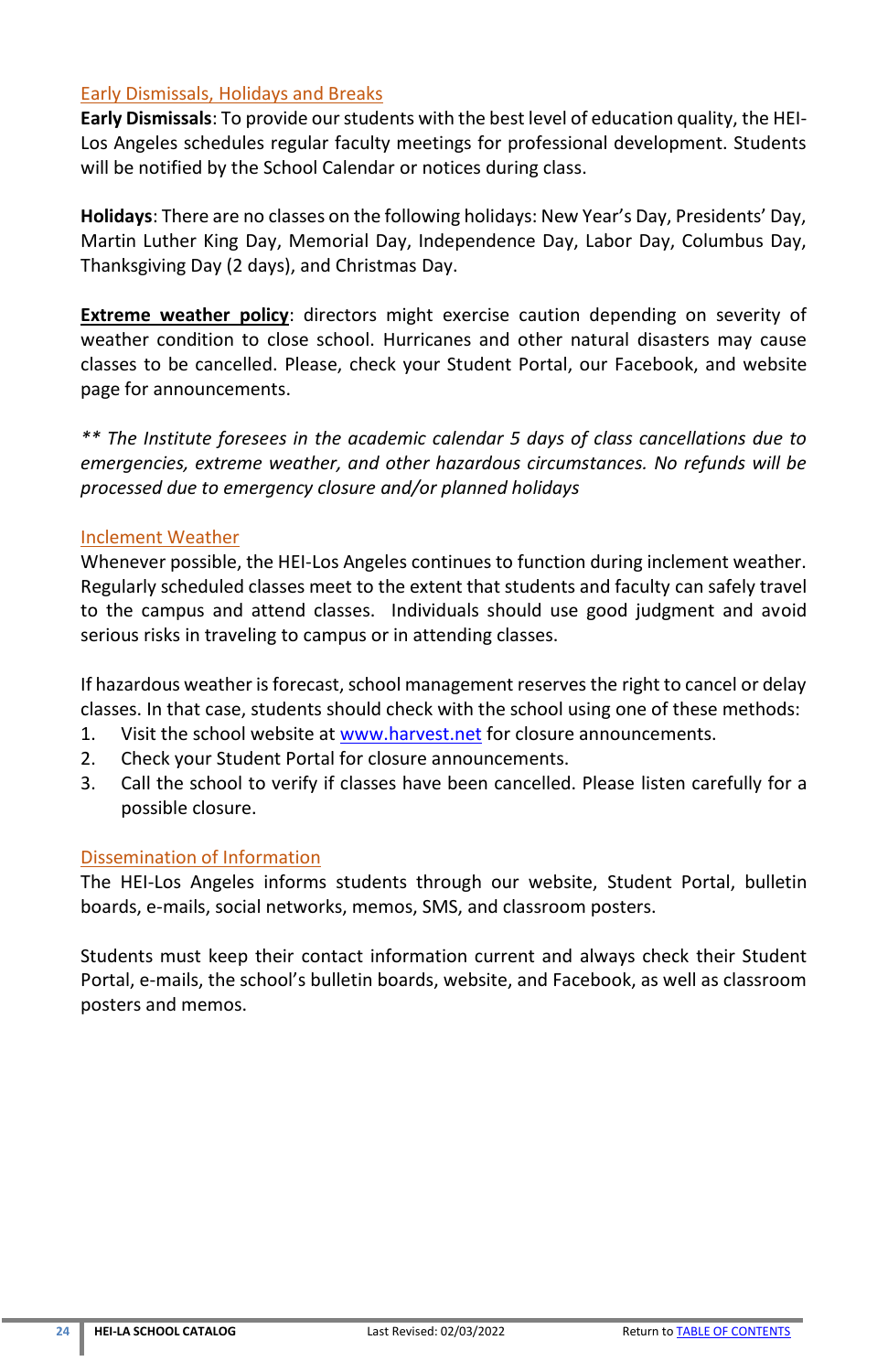#### **INTENSIVE ENGLISH PROGRAM LEVELS AND TOEFL DESCRIPTIONS**

#### <span id="page-24-1"></span><span id="page-24-0"></span>LEVEL 1

**Duration (288 hours):**  Core: 192 hours Supplemental Skill: 64 hours Cultural Immersion: 32 hours **Weekly Lessons (hours):** Non-Visa Students: 12 - 16 Visa Students: 18+

**Supplemental Skill Course** Pronunciation

**LISTENING:** Identify a limited range of words and phrase such as: letters, numbers, occupations, places, directions, transportation, clothes, relatives, activities, housing, weather, food, and injuries. Comprehend words in a short slow-paced listening passage.

**SPEAKING:** Produce comprehensible speech according to the basic vocabulary and sentences learned. Engage in very limited social conversations using familiar English words and supported by gestures to express basic survival needs such as: introduce himself/herself and others, answer where he/she lives and ask others, talk about people he/she knows and things he/she has. Respond to simple questions in short slow-paced conversations, using beginner's pronunciation/stress/intonation patterns.

**READING:** Find basic and specific information about dates, names, times, and places through scanning. Answer specific questions about simple sentences with some grammatical accuracy.

**WRITING**: Produce simple sentences using a limited number of basic words and phrases. Complete very simple forms.

| <b>CEFR - PROFICIENCY SCALE</b><br><b>BASIC USER</b> | Can understand and use familiar everyday expressions and very<br>basic phrases aimed at the satisfaction of needs of a concrete<br>type. Can introduce him/herself and others and can ask and<br>answer questions about personal details such as where he/she |
|------------------------------------------------------|---------------------------------------------------------------------------------------------------------------------------------------------------------------------------------------------------------------------------------------------------------------|
| $A-1$                                                | lives, people he/she knows and things he/she has. Can interact in<br>a simple way provided the other person talks slowly and clearly<br>and is prepared to help.                                                                                              |

<span id="page-24-2"></span>

| LEVEL 2                      |                            |                                  |
|------------------------------|----------------------------|----------------------------------|
| Duration (288 hours):        | Weekly Lessons (hours):    | <b>Supplemental Skill Course</b> |
| Core: 192 hours              | Non-Visa Students: 12 - 16 | Pronunciation                    |
| Supplemental Skill: 64 hours | Visa Students: 18+         |                                  |
| Cultural Immersion: 32 hours |                            |                                  |

**LISTENING:** Indicate the main idea of a listening passage with the help of visual clues. Comprehend basic information from a short listening passage, such as phrases and short sentences.

**SPEAKING:** Describe in simple and comprehensible terms aspects of his/her background, immediate environment and matters in areas of immediate need, such as personal and family information, shopping, local geography, and employment. Exchange information related to his/her life and culture, with good pronunciation of consonant and vowels sounds, as well as applying stress to the right syllable of simple words, allowing the student to be understood in simple conversations. Ask and answer questions using basic grammar structures correctly (simple present, past, and future).

**READING:** Infer information from short texts. Identify details from basic reading passages. Summarize short passages using given prompts.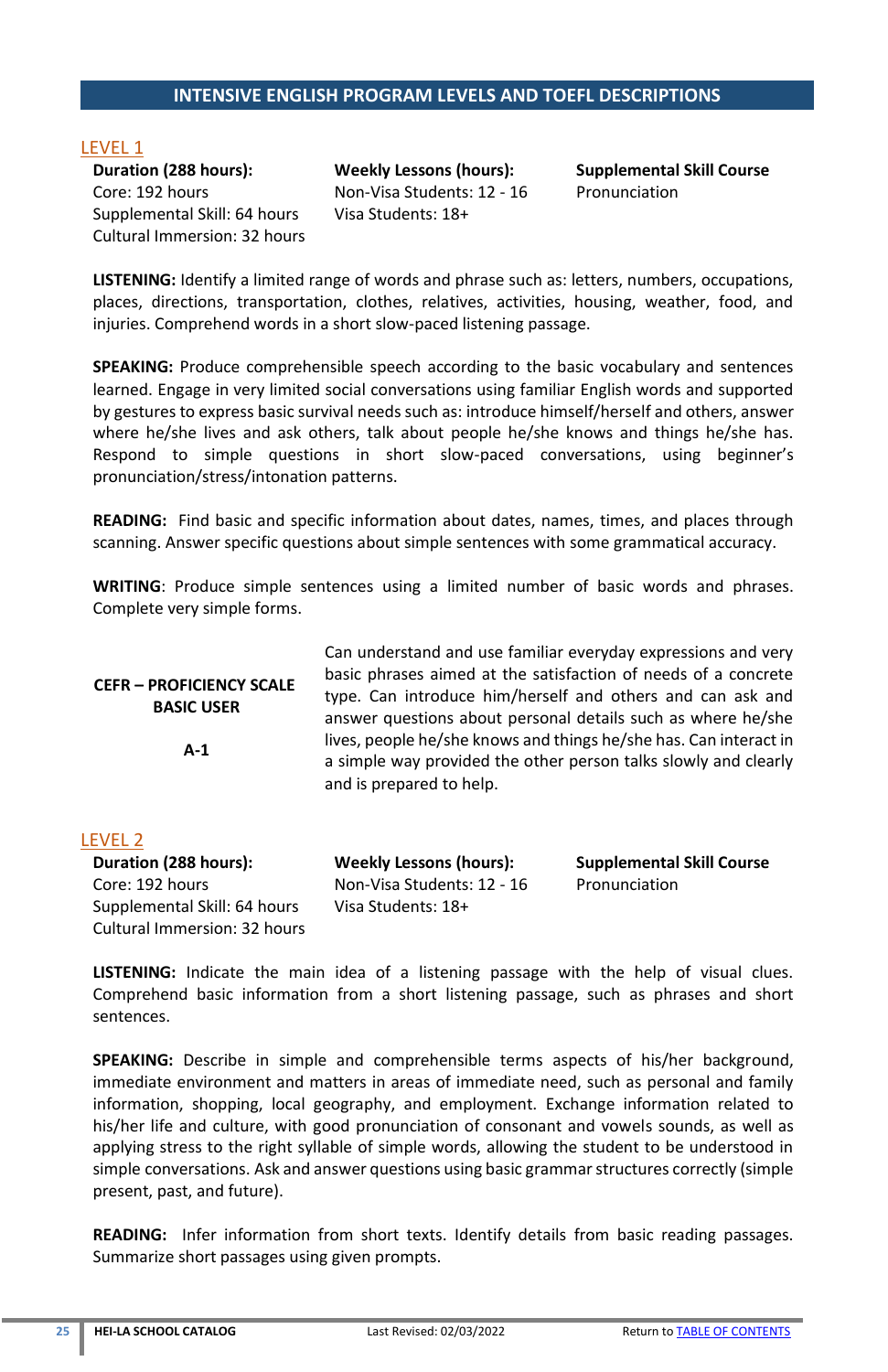**WRITING**: Articulate basic sentences to describe situations and give information. Complete short paragraphs about his/her personal life using given prompts with slightly better grammatical accuracy than in Level 1.

|                                 | Can understand and use familiar everyday expressions and very                                                                                                                                                                                                                                                                                                                   |  |  |  |
|---------------------------------|---------------------------------------------------------------------------------------------------------------------------------------------------------------------------------------------------------------------------------------------------------------------------------------------------------------------------------------------------------------------------------|--|--|--|
|                                 | basic phrases aimed at the satisfaction of needs of a concrete                                                                                                                                                                                                                                                                                                                  |  |  |  |
|                                 | type. Can introduce him/herself and others and can ask and                                                                                                                                                                                                                                                                                                                      |  |  |  |
|                                 | answer questions about personal details such as where he/she                                                                                                                                                                                                                                                                                                                    |  |  |  |
|                                 | lives, people he/she knows and things he/she has. Can interact in                                                                                                                                                                                                                                                                                                               |  |  |  |
| <b>CEFR - PROFICIENCY SCALE</b> | a simple way provided the other person talks slowly and clearly                                                                                                                                                                                                                                                                                                                 |  |  |  |
| <b>BASIC USER</b>               | and is prepared to help. Can understand sentences and                                                                                                                                                                                                                                                                                                                           |  |  |  |
|                                 | frequently used expressions related to areas of most immediate                                                                                                                                                                                                                                                                                                                  |  |  |  |
| $A-1/A-2$                       | relevance (e.g. very basic personal and family information,<br>shopping, local geography, employment). Can communicate in<br>simple and routine tasks requiring a simple and direct exchange<br>of information on familiar and routine matters. Can describe in<br>simple terms aspects of his/her background, immediate<br>environment and matters in areas of immediate need. |  |  |  |

<span id="page-25-0"></span>

| LEVEL 3                                                                         |                                                  |                                  |
|---------------------------------------------------------------------------------|--------------------------------------------------|----------------------------------|
| Duration (288 hours):                                                           | Weekly Lessons (hours):                          | <b>Supplemental Skill Course</b> |
| Core: 192 hours<br>Supplemental Skill: 64 hours<br>Cultural Immersion: 32 hours | Non-Visa Students: 12 - 16<br>Visa Students: 18+ | Conversation                     |

**LISTENING:** Identify details and main ideas from a one to two-minute listening passage. Summarize ideas after listening to a low-intermediate passage. Infer meaning from context.

**SPEAKING:** Describe a sequence of events on a topic related to his/her personal life. Converse and exchange information related to his/her routine and past experiences. Express his/her opinion and converse with few errors of pronunciation and intonation when using lowintermediate grammar structures and vocabulary introduced at this level.

**READING:** Identify supporting details by answering guided comprehension questions from adapted texts and ads. Identify ideas from low-intermediate reading passages. Draw conclusions.

**WRITING**: Write a short descriptive paragraph. Write a short paragraph to tell about personal experiences. Write a short opinion-based paragraph.

**CEFR – PROFICIENCY SCALE BASIC INDEPENDENT USER A-2 / B-1**

Can understand sentences and frequently used expressions related to areas of most immediate relevance (e.g. very basic personal and family information, shopping, local geography, employment). Can communicate in simple and routine tasks requiring a simple and direct exchange of information on familiar and routine matters. Can describe in simple terms aspects of his/her background, immediate environment and matters in areas of immediate need. Can understand the main points of clear standard input on familiar matters regularly encountered in work, school, leisure, etc. Can deal with most situations likely to arise whilst travelling in an area where the language is spoken. Can produce simple connected text on topics which are familiar or of personal interest. Can describe experiences and events, dreams, hopes & ambitions and briefly give reasons and explanations for opinions and plans.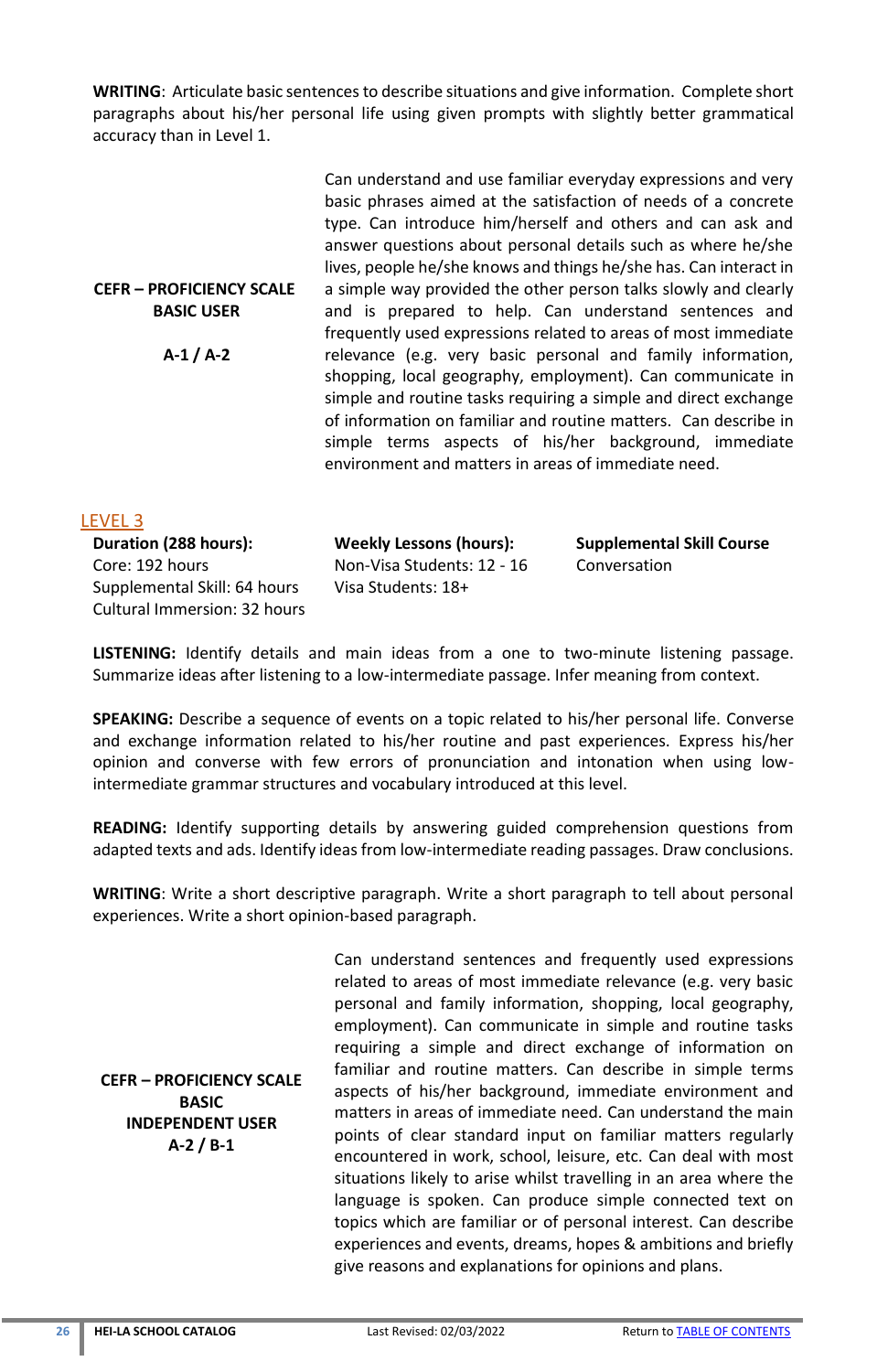<span id="page-26-0"></span>LEVEL 4

**Duration (288 hours):**  Core: 192 hours Supplemental Skill: 64 hours Cultural Immersion: 32 hours **Weekly Lessons (hours):** Non-Visa Students: 12 - 16 Visa Students: 18+

**Supplemental Skill Course** Conversation

**LISTENING:** Identify main information, author's intent, and ideas from two to three-minute intermediate- level spoken passages on familiar matters and topics of personal interest. Exhibit and use auditory discrimination.

**SPEAKING:** Discuss details and rate topics according to level of importance. Communicate and exchange information beyond basic needs and use the intermediate target language effectively. Converse clearly using intermediate grammar structures with few grammatical and pronunciation mistakes.

**READING:** Compare and contrast ideas from short adapted and authentic texts. Identify the author's point of view and arguments. Use strategic decoding skills to understand written formats in English sentences as presented in intermediate level texts.

**WRITING**: Write a 5-sentence descriptive paragraph with good grammatical accuracy. Write a 5 sentence opinion-based paragraph with good grammatical accuracy. Write a 5-sentence paragraph to tell about personal experiences with good grammatical accuracy.

#### **CEFR – PROFICIENCY SCALE INDEPENDENT USER B-1**

Can understand the main points of clear standard input on familiar matters regularly encountered in work, school, leisure, etc. Can deal with most situations likely to arise whilst travelling in an area where the language is spoken. Can produce simple connected text on topics which are familiar or of personal interest. Can describe experiences and events, dreams, hopes & ambitions and briefly give reasons and explanations for opinions and plans.

#### <span id="page-26-1"></span>LEVEL 5

**Duration (288 hours):**  Core: 192 hours Supplemental Skill: 64 hours Cultural Immersion: 32 hours **Weekly Lessons (hours):** Non-Visa Students: 12 - 16 Visa Students: 18+ Writing

**Supplemental Skill Course**

**LISTENING:** Identify and infer main ideas, supporting details, specific information, and the speaker's point of view in natural-paced, complex listening passages. Answer comprehension questions about conversations, presentations, and media sources regarding content, meaning, attitude, and mood. Paraphrase information, opinions, and arguments from various sources of complex speech at natural speed.

**SPEAKING:** Engage in social interactions such as conversations, giving advice, and making polite requests with a high degree of spontaneity and accuracy, making interactions possible without strain for either party. Confidently explain a point of view or opinion in a well-structured argument using relevant information and examples as support. Describe events, goals, social trends, situations, people, and objects in great detail and with very little hesitation. Speak clearly with few mistakes and very good grammatical accuracy, making it possible to be understood.

**READING:** Identify and infer main ideas, supporting details, specific information, and the author's point of view in both longer academic texts and everyday articles and reports. Answer comprehension questions about meaning, opinions, and facts about articles based on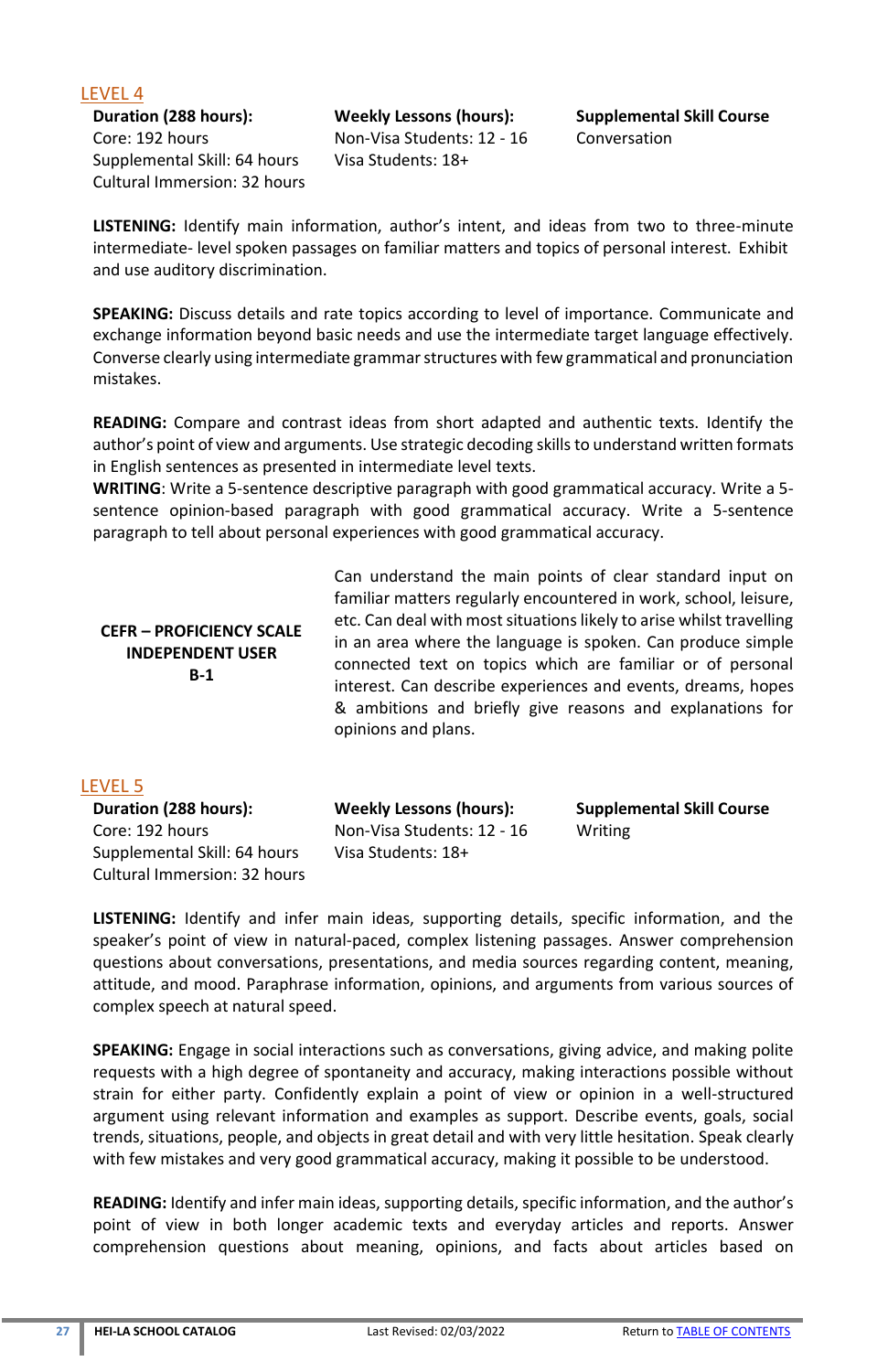contemporary articles related to the student's life. Summarize the content of longer texts and understand patterns of organization (cause/effect, positives/negatives, change over time, etc.)

**WRITING**: Write well-structured paragraphs with a clear topic sentence, and detailed, relative support to express opinions and describe people and events. Write extended 6-7 sentence paragraphs to show relationships like problem/solution, compare/contrast, cause/effect, advantages/disadvantages, steps in a process, etc. Employ high-intermediate writing techniques such as complex sentence structure, varied tenses, a broad vocabulary, and linking words and phrases to help writing convey concrete and abstract ideas effectively.

#### **CEFR – PROFICIENCY SCALE INDEPENDENT USER B-2**

Can understand the main ideas of complex text on both concrete and abstract topics, including technical discussions in his/her field of specialization. Can interact with a degree of fluency and spontaneity that makes regular interaction with native speakers quite possible without strain for either party. Can produce clear, detailed text on a wide range of subjects and explain a viewpoint on a topical issue giving the advantages and disadvantages of various options.

#### <span id="page-27-0"></span>LEVEL 6

**Duration (288 hours):**  Core: 192 hours Supplemental Skill: 64 hours Cultural Immersion: 32 hours

**Weekly Lessons (hours):** Non-Visa Students: 12 - 16 Visa Students: 18+

**Supplemental Skill Course** Writing

**LISTENING:** Identify and infer main ideas, supporting details, specific information, and point of view from a variety of linguistically complex language sources. Answer comprehension questions and categorize information based on extended conversations and academic/professional presentations about familiar and unfamiliar topics. Make inferences about meaning, attitude, and mood based on discussion between fluent speakers.

**SPEAKING:** Fluently engage in social interactions such as conversations, arguments, giving advice, expressing regrets, summarizing information, and comforting friends spontaneously and with appropriate regard to the audience. Confidently discuss detailed opinions, attitudes, ideas, written passages, and illustrations using a wide range of vocabulary and lexical structures, as well as idiomatic expressions. Describe goals, people, jobs, past experiences, and other abstract topics in a wide range of contexts and with excellent control of the tone, stress, and structure of the language. Consistently express information clearly and with excellent grammatical accuracy, making it possible to easily be understood in conversations with fluent speakers.

**READING:** Identify and infer main ideas, viewpoints, and specific details in long academic texts, everyday articles, and social online content. Answer comprehension questions about meaning, opinion, attitudes, and facts based on contemporary articles with wide vocabularies which are related to the student's personal and professional life. Evaluate linguistically complex written passages to compare and contrast information, draw connections between ideas, distinguish between true and false claims, and make predictions.

**WRITING**: Write well-structured paragraphs with a clear topic sentence, convincing support, and appropriate conclusion to express opinion, give advice, explain personal beliefs, and describe personal experiences. Write extended 7-8 sentence paragraphs with cohesive structure to persuade the reader, compare and contrast ideas, develop arguments, and expand on both abstract and concrete topics. Employ advanced writing techniques such as complex linguistic structures, manipulation of language, a broad vocabulary, accurate conventions, varied use of tenses, and linking words to confidently and effectively express themselves.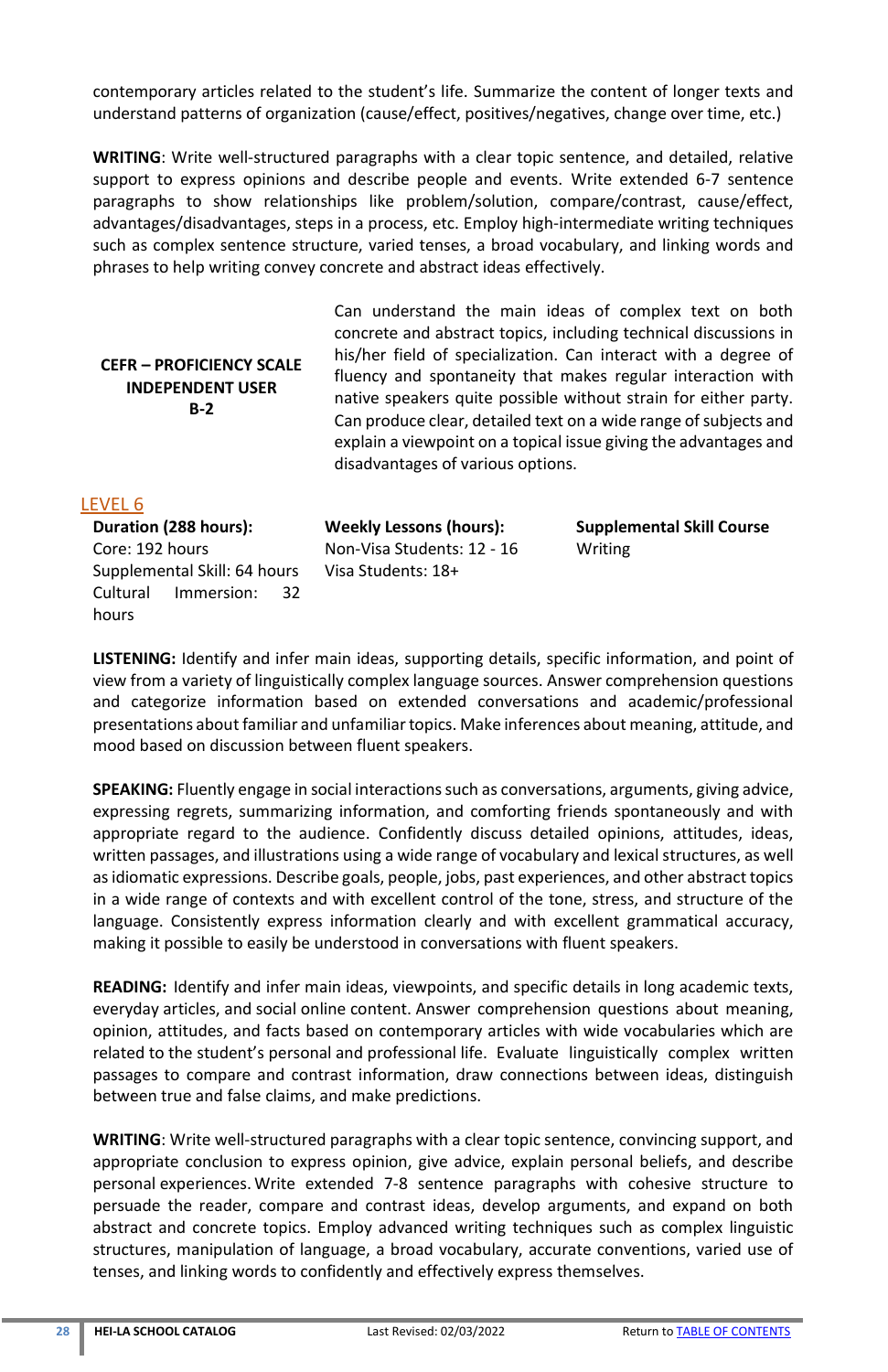#### **CEFR – PROFICIENCY SCALE INDEPENDENT PROFICIENT USER B-2 / C-1**

Can understand the main ideas of complex text on both concrete and abstract topics, including technical discussions in his/her field of specialization. Can interact with a degree of fluency and spontaneity that makes regular interaction with native speakers quite possible without strain for either party. Can produce clear, detailed text on a wide range of subjects and explain a viewpoint on a topical issue giving the advantages and disadvantages of various options. Can understand a wide range of demanding, longer texts, and recognize implicit meaning. Can express him/herself fluently and spontaneously without much obvious searching for expressions. Can use language flexibly and effectively for social, academic and professional purposes. Can produce clear, well-structured, detailed text on complex subjects, showing controlled use of organizational patterns, connectors and cohesive devices.

# <span id="page-28-0"></span>TOEFL iBT Exam Preparation

**Duration (288 hours):**  Core: 192 hours Supplemental Skill: 64 hours Cultural Immersion: 32 hours

**Weekly Lessons (hours):** Non-Visa Students: 12 - 16 Visa Students: 18+

**Supplemental Skill Course** Business English

**LISTENING:** Infer a speaker's attitude by interpreting their intonation and idiomatic language. Determine the function of what a speaker has said by analyzing their lexical choices and considering context. Determine the relationship between elements in a lecture. Recognize and locate the topic, main idea, and details within a conversation and an academic lecture or discussion.

**SPEAKING:** Organize spoken discourse using a variety of lexical frames for argumentation and description. Speak clearly, fluently, and accurately using complex grammar and academic vocabulary. Summarize a conversation or lecture using notes. Summarize a short academic reading using notes. Summarize an informal campus conversation using notes. Summarize an academic listening passage using notes. Offer opinions on the information in the passages.

**READING:** Understand vocabulary from context and also recognize referents. Simplify meanings of sentences by inserting sentences into the passages. Find factual information and also understand negative facts. Make inferences from stated facts and infer rhetorical purpose. Select summary information by completing schematic tables. Answer questions about stated details, inferences, sentence restatements, vocabulary, function, and overall ideas.

**WRITING**: Take notes effectively and efficiently. Connect sentences and paragraphs using academic connectors and cohesive devices. Organize a multi-paragraph essay using introductory, body, and concluding paragraphs. Support and develop an argument using reasons, examples, and details. Write complex subordinating grammar structures. Use appropriate conventions for spelling and punctuation. Summarize contents from an academic reading and an academic listening into a multi-paragraph essay format. Write about how the ideas in two passages are related when completing the integrated task.